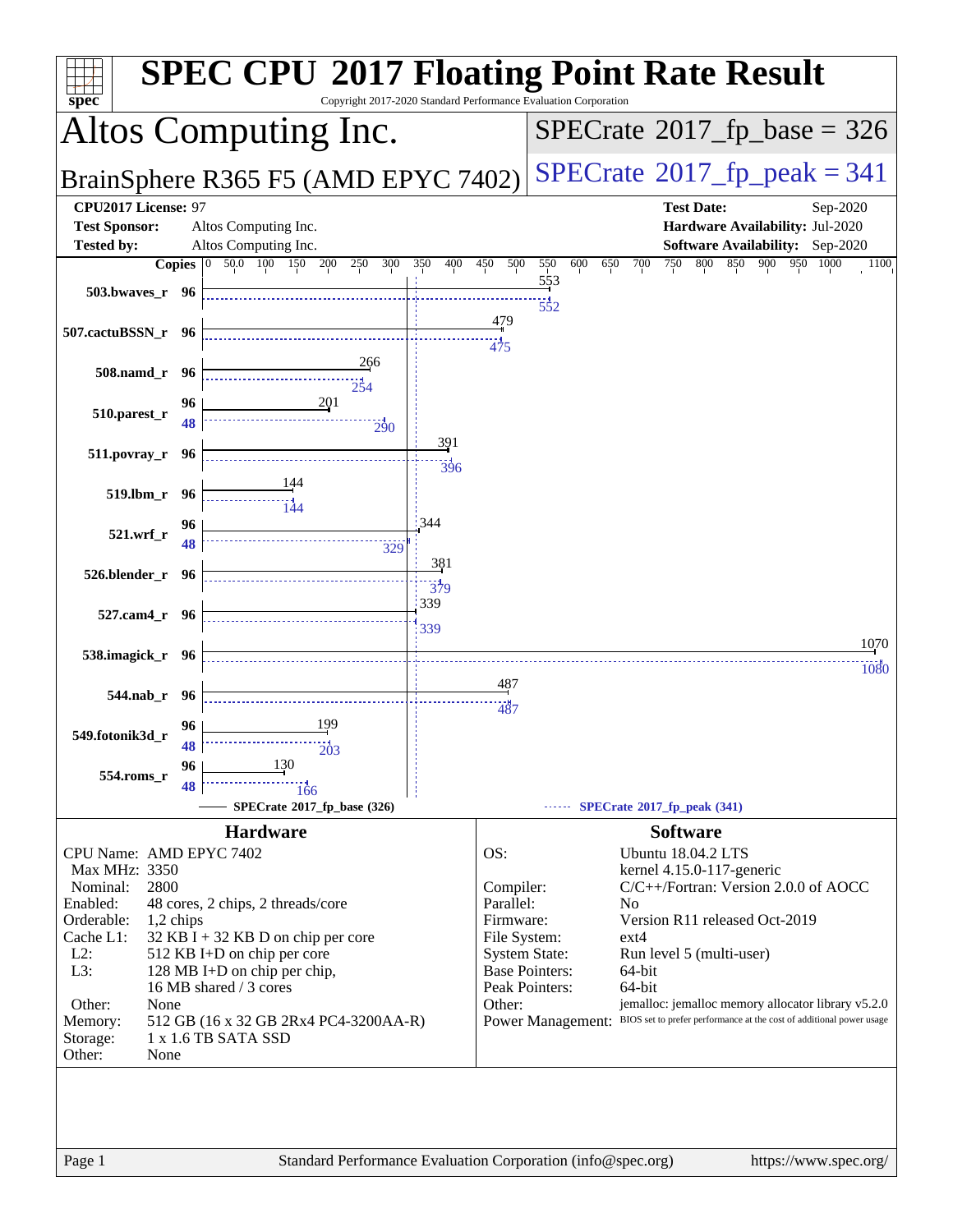| <b>SPEC CPU®2017 Floating Point Rate Result</b><br>ŦТ<br>Copyright 2017-2020 Standard Performance Evaluation Corporation<br>$spec^*$                                                                                     |                                                                                                                           |                |            |                |            |                      |            |               |                |              |                   |              |                                |              |
|--------------------------------------------------------------------------------------------------------------------------------------------------------------------------------------------------------------------------|---------------------------------------------------------------------------------------------------------------------------|----------------|------------|----------------|------------|----------------------|------------|---------------|----------------|--------------|-------------------|--------------|--------------------------------|--------------|
|                                                                                                                                                                                                                          | Altos Computing Inc.<br>$SPECrate$ <sup>®</sup> 2017_fp_base = 326                                                        |                |            |                |            |                      |            |               |                |              |                   |              |                                |              |
| BrainSphere R365 F5 (AMD EPYC 7402)                                                                                                                                                                                      |                                                                                                                           |                |            |                |            |                      |            |               |                |              |                   |              | $SPECTate@2017_fp\_peak = 341$ |              |
| CPU2017 License: 97                                                                                                                                                                                                      |                                                                                                                           |                |            |                |            |                      |            |               |                |              | <b>Test Date:</b> |              | Sep-2020                       |              |
| <b>Test Sponsor:</b>                                                                                                                                                                                                     | Altos Computing Inc.<br>Hardware Availability: Jul-2020<br>Altos Computing Inc.<br><b>Software Availability:</b> Sep-2020 |                |            |                |            |                      |            |               |                |              |                   |              |                                |              |
| <b>Tested by:</b>                                                                                                                                                                                                        |                                                                                                                           |                |            |                |            |                      |            |               |                |              |                   |              |                                |              |
|                                                                                                                                                                                                                          |                                                                                                                           |                |            |                |            | <b>Results Table</b> |            |               |                |              |                   |              |                                |              |
|                                                                                                                                                                                                                          |                                                                                                                           |                |            | <b>Base</b>    |            |                      |            |               |                |              | <b>Peak</b>       |              |                                |              |
| <b>Benchmark</b>                                                                                                                                                                                                         | <b>Copies</b>                                                                                                             | <b>Seconds</b> | Ratio      | <b>Seconds</b> | Ratio      | <b>Seconds</b>       | Ratio      | <b>Copies</b> | <b>Seconds</b> | <b>Ratio</b> | <b>Seconds</b>    | <b>Ratio</b> | <b>Seconds</b>                 | <b>Ratio</b> |
| 503.bwaves_r<br>507.cactuBSSN_r                                                                                                                                                                                          | 96<br>96                                                                                                                  | 1740<br>254    | 553<br>479 | 1743<br>256    | 552<br>476 | 1742<br>254          | 553<br>479 | 96<br>96      | 1742<br>256    | 552<br>474   | 1744<br>255       | 552<br>477   | 1739<br>256                    | 554<br>475   |
| 508.namd_r                                                                                                                                                                                                               | 96                                                                                                                        | 342            | 266        | 342            | 267        | 342                  | 266        | 96            | 358            | 255          | 359               | 254          | 359                            | 254          |
| 510.parest_r                                                                                                                                                                                                             | 96                                                                                                                        | 1258           | 200        | 1244           | 202        | 1248                 | 201        | 48            | 433            | 290          | 434               | 289          | 433                            | 290          |
| 511.povray_r                                                                                                                                                                                                             | 96                                                                                                                        | 573            | 391        | 572            | 392        | 575                  | 390        | 96            | 565            | 397          | 567               | 396          | 566                            | 396          |
| 519.1bm_r                                                                                                                                                                                                                | 96                                                                                                                        | 702            | 144        | 704            | 144        | 702                  | 144        | 96            | 702            | 144          | 702               | 144          | 703                            | 144          |
| $521.wrf_r$                                                                                                                                                                                                              | 96                                                                                                                        | 622            | 346        | 625            | 344        | 625                  | 344        | 48            | 327            | 329          | 328               | 327          | 326                            | 330          |
| 526.blender_r                                                                                                                                                                                                            | 96                                                                                                                        | 384            | 381        | 383            | 382        | 384                  | 381        | 96            | 386            | 379          | 386               | 379          | 387                            | 378          |
| 527.cam4_r                                                                                                                                                                                                               | 96                                                                                                                        | 495            | 339        | 495            | 339        | 493                  | 340        | 96            | 496            | 339          | 496               | 339          | 494                            | 340          |
| 538.imagick_r                                                                                                                                                                                                            | 96                                                                                                                        | 223            | 1070       | 223            | 1070       | 223                  | 1070       | 96            | 220            | 1080         | 221               | <b>1080</b>  | 221                            | 1080         |
| 544.nab_r                                                                                                                                                                                                                | 96                                                                                                                        | 332            | 487        | 332            | 487        | 332                  | 486        | 96            | 332            | 487          | 332               | 487          | 329                            | 491          |
| 549.fotonik3d_r                                                                                                                                                                                                          | 96                                                                                                                        | 1880           | 199        | 1882           | 199        | 1881                 | 199        | 48            | 924            | 203          | 923               | 203          | 925                            | 202          |
| $554$ .roms $r$                                                                                                                                                                                                          | 96                                                                                                                        | 1182           | 129        | 1176           | 130        | 1174                 | 130        | 48            | 458            | 166          | 461               | 165          | 458                            | 166          |
| $SPECrate^*2017_fp\_base =$                                                                                                                                                                                              |                                                                                                                           |                | 326        |                |            |                      |            |               |                |              |                   |              |                                |              |
| $SPECrate^{\circ}2017$ _fp_peak =                                                                                                                                                                                        |                                                                                                                           |                | 341        |                |            |                      |            |               |                |              |                   |              |                                |              |
|                                                                                                                                                                                                                          |                                                                                                                           |                |            |                |            |                      |            |               |                |              |                   |              |                                |              |
| Results appear in the order in which they were run. Bold underlined text indicates a median measurement.<br><b>Compiler Notes</b><br>The AMD64 AOCC Compiler Suite is available at<br>http://developer.amd.com/amd-aocc/ |                                                                                                                           |                |            |                |            |                      |            |               |                |              |                   |              |                                |              |
| <b>Submit Notes</b><br>The config file option 'submit' was used.<br>'numactl' was used to bind copies to the cores.<br>See the configuration file for details.                                                           |                                                                                                                           |                |            |                |            |                      |            |               |                |              |                   |              |                                |              |
| <b>Operating System Notes</b><br>'ulimit -s unlimited' was used to set environment stack size<br>'ulimit -1 2097152' was used to set environment locked pages in memory limit                                            |                                                                                                                           |                |            |                |            |                      |            |               |                |              |                   |              |                                |              |

runcpu command invoked through numactl i.e.: numactl --interleave=all runcpu <etc>

Set dirty\_ratio=8 to limit dirty cache to 8% of memory Set swappiness=1 to swap only if necessary Set zone\_reclaim\_mode=1 to free local node memory and avoid remote memory sync then drop\_caches=3 to reset caches before invoking runcpu

**(Continued on next page)**

| Page 2 | Standard Performance Evaluation Corporation (info@spec.org) |  |  | https://www.spec.org/ |  |
|--------|-------------------------------------------------------------|--|--|-----------------------|--|
|--------|-------------------------------------------------------------|--|--|-----------------------|--|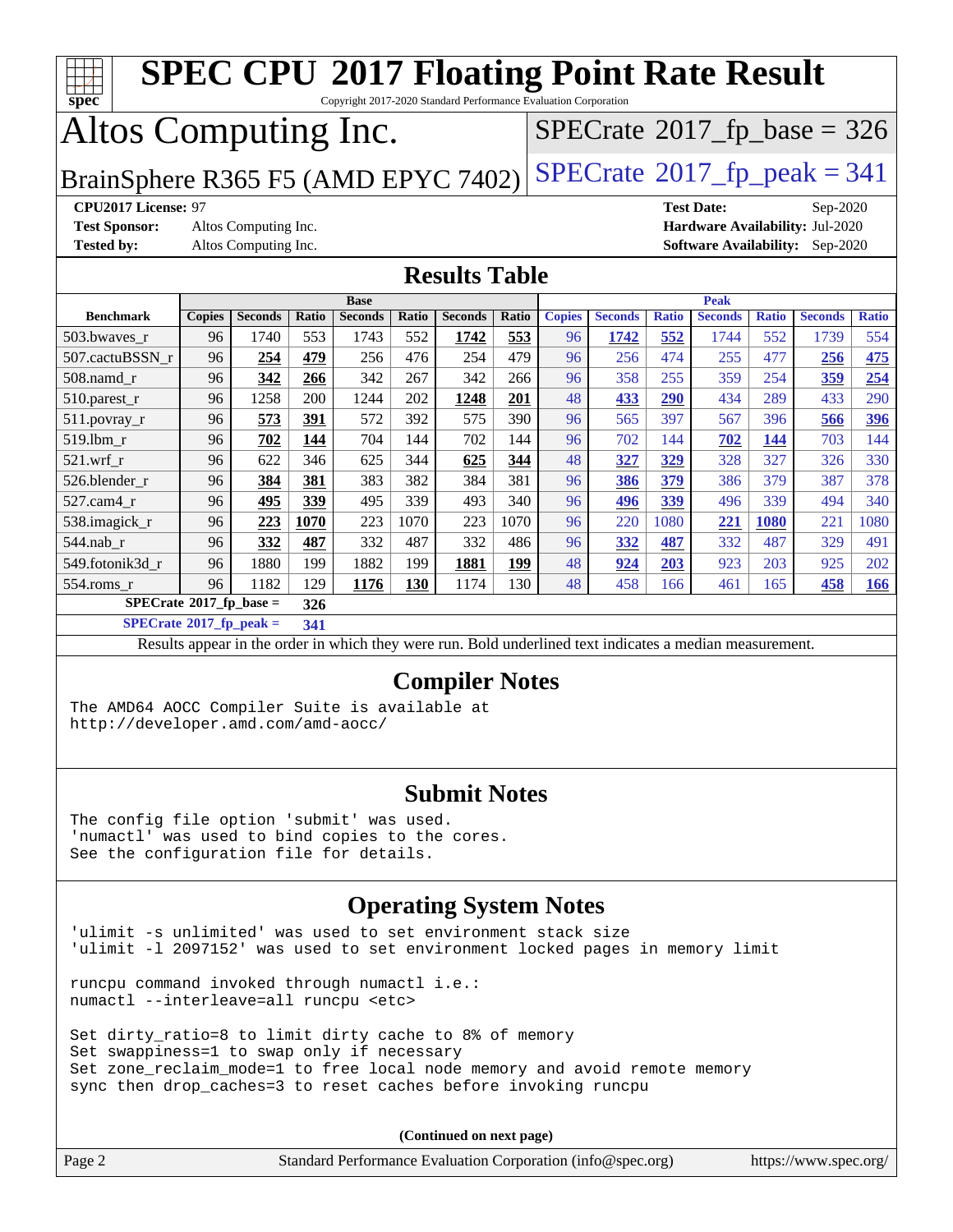

Copyright 2017-2020 Standard Performance Evaluation Corporation

## Altos Computing Inc.

 $SPECTate$ <sup>®</sup>[2017\\_fp\\_base =](http://www.spec.org/auto/cpu2017/Docs/result-fields.html#SPECrate2017fpbase) 326

BrainSphere R365 F5 (AMD EPYC 7402) [SPECrate](http://www.spec.org/auto/cpu2017/Docs/result-fields.html#SPECrate2017fppeak)®[2017\\_fp\\_peak = 3](http://www.spec.org/auto/cpu2017/Docs/result-fields.html#SPECrate2017fppeak)41

**[Test Sponsor:](http://www.spec.org/auto/cpu2017/Docs/result-fields.html#TestSponsor)** Altos Computing Inc. **[Hardware Availability:](http://www.spec.org/auto/cpu2017/Docs/result-fields.html#HardwareAvailability)** Jul-2020 **[Tested by:](http://www.spec.org/auto/cpu2017/Docs/result-fields.html#Testedby)** Altos Computing Inc. **[Software Availability:](http://www.spec.org/auto/cpu2017/Docs/result-fields.html#SoftwareAvailability)** Sep-2020

**[CPU2017 License:](http://www.spec.org/auto/cpu2017/Docs/result-fields.html#CPU2017License)** 97 **[Test Date:](http://www.spec.org/auto/cpu2017/Docs/result-fields.html#TestDate)** Sep-2020

#### **[Operating System Notes \(Continued\)](http://www.spec.org/auto/cpu2017/Docs/result-fields.html#OperatingSystemNotes)**

dirty\_ratio, swappiness, zone\_reclaim\_mode and drop caches were all set using privileged echo (e.g. echo 1 > /proc/sys/vm/swappiness).

Transparent huge pages set to 'always' for this run (OS default)

#### **[Environment Variables Notes](http://www.spec.org/auto/cpu2017/Docs/result-fields.html#EnvironmentVariablesNotes)**

Environment variables set by runcpu before the start of the run: LD\_LIBRARY\_PATH = "/home/cpu2017/amd\_rate\_aocc200\_rome\_C\_lib/64;/home/cpu2017/amd\_rate\_aoc c200\_rome\_C\_lib/32:" MALLOC\_CONF = "retain:true"

#### **[General Notes](http://www.spec.org/auto/cpu2017/Docs/result-fields.html#GeneralNotes)**

Binaries were compiled on a system with 2x AMD EPYC 7601 CPU + 512GB Memory using Fedora 26

NA: The test sponsor attests, as of date of publication, that CVE-2017-5754 (Meltdown) is mitigated in the system as tested and documented. Yes: The test sponsor attests, as of date of publication, that CVE-2017-5753 (Spectre variant 1) is mitigated in the system as tested and documented. Yes: The test sponsor attests, as of date of publication, that CVE-2017-5715 (Spectre variant 2) is mitigated in the system as tested and documented.

jemalloc: configured and built with GCC v9.1.0 in Ubuntu 19.04 with -O3 -znver2 -flto jemalloc 5.2.0 is available here: <https://github.com/jemalloc/jemalloc/releases/download/5.2.0/jemalloc-5.2.0.tar.bz2>

#### **[Platform Notes](http://www.spec.org/auto/cpu2017/Docs/result-fields.html#PlatformNotes)**

BIOS Configuration: Power Policy Quick Settings set to Best Performance NUMA Nodes Per Socket set to NPS4

 Sysinfo program /home/cpu2017/bin/sysinfo Rev: r6365 of 2019-08-21 295195f888a3d7edb1e6e46a485a0011 running on r365f4 Thu Oct 8 21:29:20 2020

 SUT (System Under Test) info as seen by some common utilities. For more information on this section, see <https://www.spec.org/cpu2017/Docs/config.html#sysinfo>

From /proc/cpuinfo

**(Continued on next page)**

|  | Page |  |
|--|------|--|
|--|------|--|

Page 3 Standard Performance Evaluation Corporation [\(info@spec.org\)](mailto:info@spec.org) <https://www.spec.org/>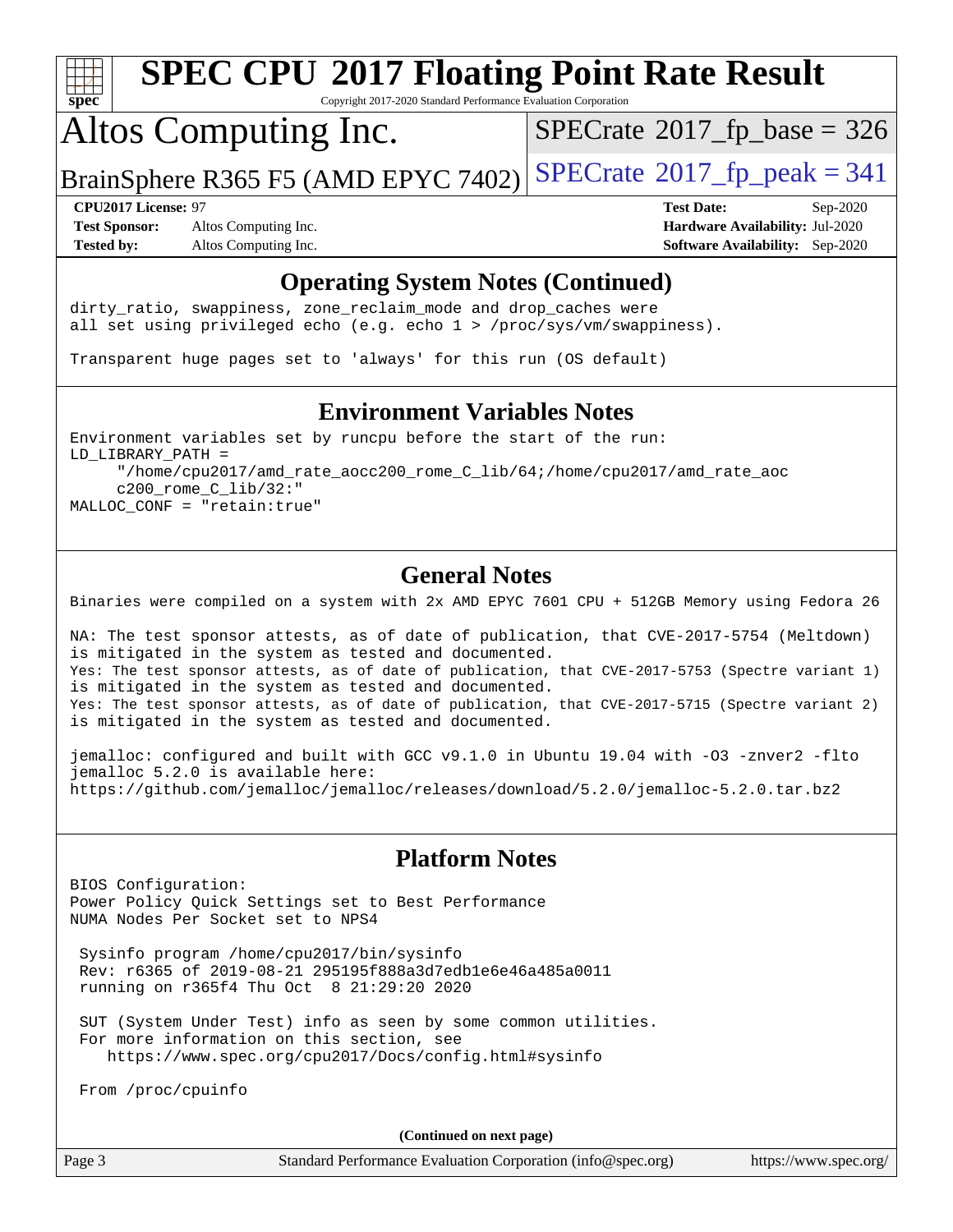|                                              | <b>SPEC CPU®2017 Floating Point Rate Result</b>                                                                                                                        |                                      |                                        |  |  |
|----------------------------------------------|------------------------------------------------------------------------------------------------------------------------------------------------------------------------|--------------------------------------|----------------------------------------|--|--|
| $spec*$                                      | Copyright 2017-2020 Standard Performance Evaluation Corporation                                                                                                        |                                      |                                        |  |  |
| Altos Computing Inc.                         |                                                                                                                                                                        | $SPECrate^{\circ}2017$ [p base = 326 |                                        |  |  |
| BrainSphere R365 F5 (AMD EPYC 7402)          |                                                                                                                                                                        | $SPECTate@2017_fp\_peak = 341$       |                                        |  |  |
| CPU2017 License: 97                          |                                                                                                                                                                        | <b>Test Date:</b>                    | Sep-2020                               |  |  |
| <b>Test Sponsor:</b><br>Altos Computing Inc. |                                                                                                                                                                        |                                      | Hardware Availability: Jul-2020        |  |  |
| <b>Tested by:</b><br>Altos Computing Inc.    |                                                                                                                                                                        |                                      | <b>Software Availability:</b> Sep-2020 |  |  |
| <b>Platform Notes (Continued)</b>            |                                                                                                                                                                        |                                      |                                        |  |  |
| "physical id"s (chips)<br>2                  | model name: AMD EPYC 7402 24-Core Processor                                                                                                                            |                                      |                                        |  |  |
| 96 "processors"                              |                                                                                                                                                                        |                                      |                                        |  |  |
|                                              | cores, siblings (Caution: counting these is hw and system dependent. The following                                                                                     |                                      |                                        |  |  |
|                                              | excerpts from /proc/cpuinfo might not be reliable. Use with caution.)                                                                                                  |                                      |                                        |  |  |
| cpu cores : 24<br>siblings : 48              |                                                                                                                                                                        |                                      |                                        |  |  |
|                                              | physical 0: cores 0 1 2 4 5 6 8 9 10 12 13 14 16 17 18 20 21 22 24 25 26 28 29 30                                                                                      |                                      |                                        |  |  |
|                                              | physical 1: cores 0 1 2 4 5 6 8 9 10 12 13 14 16 17 18 20 21 22 24 25 26 28 29 30                                                                                      |                                      |                                        |  |  |
| From 1scpu:                                  |                                                                                                                                                                        |                                      |                                        |  |  |
| Architecture:                                | x86 64                                                                                                                                                                 |                                      |                                        |  |  |
| $CPU$ op-mode( $s$ ):                        | $32$ -bit, $64$ -bit                                                                                                                                                   |                                      |                                        |  |  |
| Byte Order:                                  | Little Endian                                                                                                                                                          |                                      |                                        |  |  |
| CPU(s):                                      | 96                                                                                                                                                                     |                                      |                                        |  |  |
| On-line CPU(s) list: $0-95$                  |                                                                                                                                                                        |                                      |                                        |  |  |
| Thread(s) per core:                          | 2                                                                                                                                                                      |                                      |                                        |  |  |
| Core(s) per socket:                          | 24                                                                                                                                                                     |                                      |                                        |  |  |
| Socket(s):<br>NUMA $node(s):$                | 2<br>8                                                                                                                                                                 |                                      |                                        |  |  |
| Vendor ID:                                   | AuthenticAMD                                                                                                                                                           |                                      |                                        |  |  |
| CPU family:                                  | 23                                                                                                                                                                     |                                      |                                        |  |  |
| Model:                                       | 49                                                                                                                                                                     |                                      |                                        |  |  |
| Model name:                                  | AMD EPYC 7402 24-Core Processor                                                                                                                                        |                                      |                                        |  |  |
| Stepping:                                    | 0                                                                                                                                                                      |                                      |                                        |  |  |
| CPU MHz:                                     | 3094.223                                                                                                                                                               |                                      |                                        |  |  |
| CPU max MHz:                                 | 2800.0000                                                                                                                                                              |                                      |                                        |  |  |
| CPU min MHz:                                 | 1500.0000                                                                                                                                                              |                                      |                                        |  |  |
| BogoMIPS:                                    | 5600.27                                                                                                                                                                |                                      |                                        |  |  |
| Virtualization:                              | $AMD-V$                                                                                                                                                                |                                      |                                        |  |  |
| Lld cache:                                   | 32K                                                                                                                                                                    |                                      |                                        |  |  |
| Lli cache:<br>L2 cache:                      | 32K<br>512K                                                                                                                                                            |                                      |                                        |  |  |
| L3 cache:                                    | 16384K                                                                                                                                                                 |                                      |                                        |  |  |
| NUMA node0 CPU(s):                           | $0 - 5, 48 - 53$                                                                                                                                                       |                                      |                                        |  |  |
| NUMA nodel CPU(s):                           | $6 - 11, 54 - 59$                                                                                                                                                      |                                      |                                        |  |  |
| NUMA $node2$ $CPU(s)$ :                      | $12 - 17,60 - 65$                                                                                                                                                      |                                      |                                        |  |  |
| NUMA node3 CPU(s):                           | $18 - 23,66 - 71$                                                                                                                                                      |                                      |                                        |  |  |
| NUMA $node4$ $CPU(s):$                       | $24 - 29, 72 - 77$                                                                                                                                                     |                                      |                                        |  |  |
| NUMA $node5$ $CPU(s):$                       | $30 - 35, 78 - 83$                                                                                                                                                     |                                      |                                        |  |  |
| NUMA node6 CPU(s):                           | $36 - 41, 84 - 89$                                                                                                                                                     |                                      |                                        |  |  |
| NUMA node7 CPU(s):                           | $42 - 47, 90 - 95$                                                                                                                                                     |                                      |                                        |  |  |
| Flags:                                       | fpu vme de pse tsc msr pae mce cx8 apic sep mtrr pge mca cmov                                                                                                          |                                      |                                        |  |  |
|                                              | pat pse36 clflush mmx fxsr sse sse2 ht syscall nx mmxext fxsr_opt pdpe1gb rdtscp lm                                                                                    |                                      |                                        |  |  |
|                                              | constant_tsc rep_good nopl xtopology nonstop_tsc cpuid extd_apicid aperfmperf pni                                                                                      |                                      |                                        |  |  |
|                                              | pclmulqdq monitor ssse3 fma cx16 sse4_1 sse4_2 movbe popcnt aes xsave avx f16c<br>rdrand lahf_lm cmp_legacy svm extapic cr8_legacy abm sse4a misalignsse 3dnowprefetch |                                      |                                        |  |  |
|                                              |                                                                                                                                                                        |                                      |                                        |  |  |
|                                              | (Continued on next page)                                                                                                                                               |                                      |                                        |  |  |
| Page 4                                       | Standard Performance Evaluation Corporation (info@spec.org)                                                                                                            |                                      | https://www.spec.org/                  |  |  |
|                                              |                                                                                                                                                                        |                                      |                                        |  |  |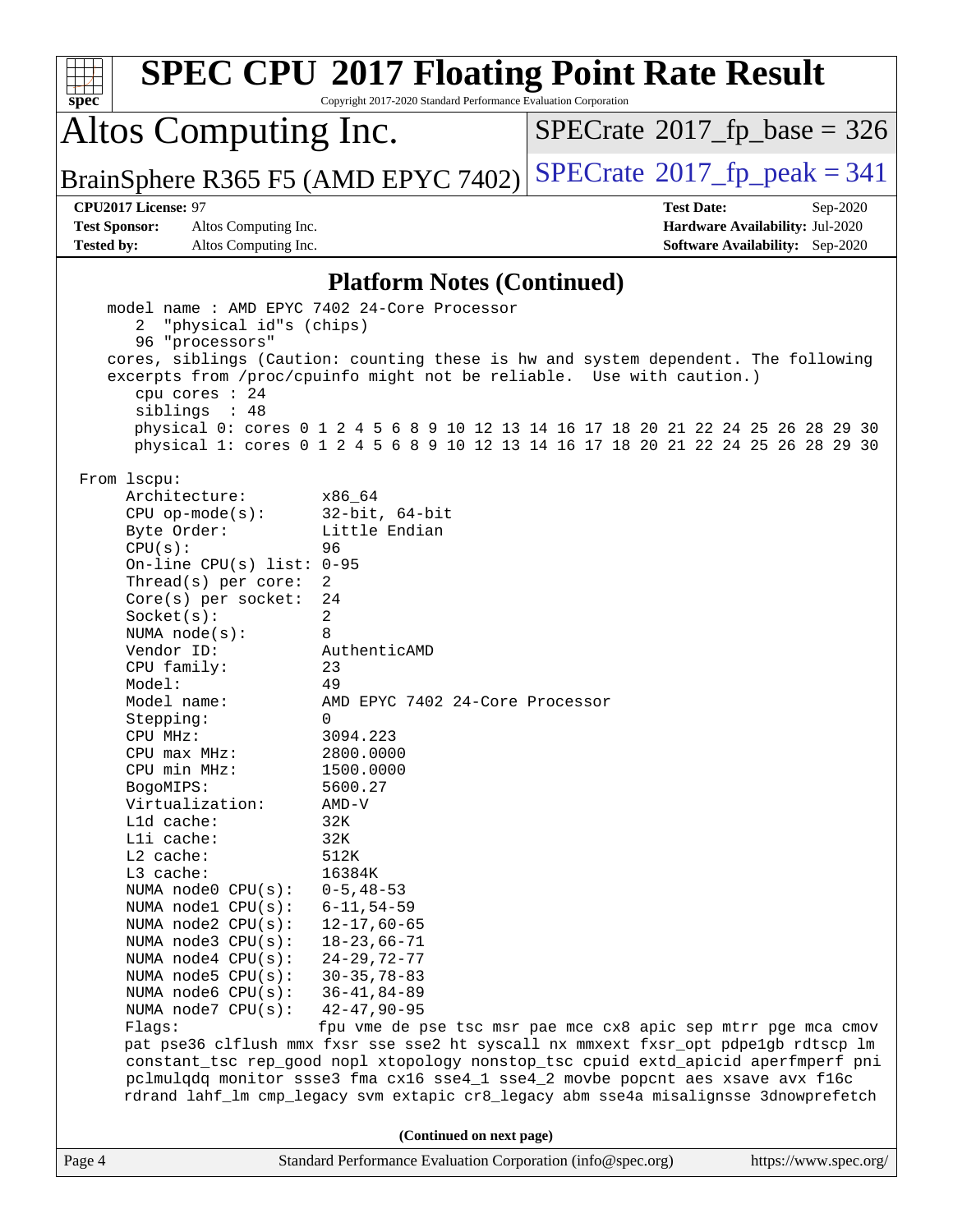| <b>SPEC CPU®2017 Floating Point Rate Result</b><br>Copyright 2017-2020 Standard Performance Evaluation Corporation<br>$spec^*$                                                                                                                                                                                                                                                                                                                                                                                                                           |                                        |  |  |  |  |
|----------------------------------------------------------------------------------------------------------------------------------------------------------------------------------------------------------------------------------------------------------------------------------------------------------------------------------------------------------------------------------------------------------------------------------------------------------------------------------------------------------------------------------------------------------|----------------------------------------|--|--|--|--|
| Altos Computing Inc.                                                                                                                                                                                                                                                                                                                                                                                                                                                                                                                                     | $SPECrate^{\circ}2017$ fp base = 326   |  |  |  |  |
| BrainSphere R365 F5 (AMD EPYC 7402)                                                                                                                                                                                                                                                                                                                                                                                                                                                                                                                      | $SPECTate@2017fr peak = 341$           |  |  |  |  |
| CPU2017 License: 97                                                                                                                                                                                                                                                                                                                                                                                                                                                                                                                                      | <b>Test Date:</b><br>Sep-2020          |  |  |  |  |
| <b>Test Sponsor:</b><br>Altos Computing Inc.                                                                                                                                                                                                                                                                                                                                                                                                                                                                                                             | Hardware Availability: Jul-2020        |  |  |  |  |
| <b>Tested by:</b><br>Altos Computing Inc.                                                                                                                                                                                                                                                                                                                                                                                                                                                                                                                | <b>Software Availability:</b> Sep-2020 |  |  |  |  |
| <b>Platform Notes (Continued)</b>                                                                                                                                                                                                                                                                                                                                                                                                                                                                                                                        |                                        |  |  |  |  |
| osvw ibs skinit wdt tce topoext perfctr_core perfctr_nb bpext perfctr_llc mwaitx cpb<br>cat_13 cdp_13 hw_pstate sme ssbd ibrs ibpb stibp vmmcall fsgsbase bmil avx2 smep<br>bmi2 cqm rdt_a rdseed adx smap clflushopt clwb sha_ni xsaveopt xsavec xgetbvl xsaves<br>cqm_llc cqm_occup_llc cqm_mbm_total cqm_mbm_local clzero irperf xsaveerptr arat npt<br>lbrv svm_lock nrip_save tsc_scale vmcb_clean flushbyasid decodeassists pausefilter<br>pfthreshold avic v_vmsave_vmload vgif umip rdpid overflow_recov succor smca<br>/proc/cpuinfo cache data |                                        |  |  |  |  |
| cache size : 512 KB<br>From numactl --hardware WARNING: a numactl 'node' might or might not correspond to a<br>physical chip.<br>$available: 8 nodes (0-7)$<br>node 0 cpus: 0 1 2 3 4 5 48 49 50 51 52 53<br>node 0 size: 64365 MB<br>node 0 free: 63939 MB<br>node 1 cpus: 6 7 8 9 10 11 54 55 56 57 58 59                                                                                                                                                                                                                                              |                                        |  |  |  |  |
| node 1 size: 64505 MB<br>node 1 free: 64038 MB<br>node 2 cpus: 12 13 14 15 16 17 60 61 62 63 64 65<br>node 2 size: 64505 MB<br>node 2 free: 64103 MB                                                                                                                                                                                                                                                                                                                                                                                                     |                                        |  |  |  |  |
| node 3 cpus: 18 19 20 21 22 23 66 67 68 69 70 71<br>node 3 size: 64493 MB<br>node 3 free: 64110 MB<br>node 4 cpus: 24 25 26 27 28 29 72 73 74 75 76 77<br>node 4 size: 64505 MB<br>node 4 free: 64224 MB                                                                                                                                                                                                                                                                                                                                                 |                                        |  |  |  |  |
| node 5 cpus: 30 31 32 33 34 35 78 79 80 81 82 83<br>node 5 size: 64505 MB<br>node 5 free: 64226 MB<br>node 6 cpus: 36 37 38 39 40 41 84 85 86 87 88 89                                                                                                                                                                                                                                                                                                                                                                                                   |                                        |  |  |  |  |
| node 6 size: 64505 MB<br>node 6 free: 64231 MB<br>node 7 cpus: 42 43 44 45 46 47 90 91 92 93 94 95<br>node 7 size: 64503 MB<br>node 7 free: 64229 MB                                                                                                                                                                                                                                                                                                                                                                                                     |                                        |  |  |  |  |
| node distances:<br>node<br>$\mathbf 1$<br>5<br>7<br>0<br>2<br>3<br>4<br>6<br>12<br>12<br>12<br>32<br>32<br>32<br>32<br>0 :<br>10<br>1:<br>12<br>12<br>32<br>32<br>32<br>12<br>10<br>32<br>2:<br>12<br>12<br>$10$<br>12<br>32<br>32<br>32<br>32<br>12<br>32<br>3 :<br>12<br>12<br>10<br>32<br>32<br>32<br>4:<br>32<br>32<br>32<br>32<br>10<br>$12\,$<br>12<br>12<br>32<br>5:<br>32<br>32<br>32<br>12<br>12<br>12<br>10<br>6:<br>32<br>32<br>32<br>32<br>12<br>12<br>12<br>10<br>32<br>7:<br>32<br>32<br>32<br>12<br>12<br>12<br>10                        |                                        |  |  |  |  |
| (Continued on next page)<br>Standard Performance Evaluation Corporation (info@spec.org)<br>Page 5                                                                                                                                                                                                                                                                                                                                                                                                                                                        | https://www.spec.org/                  |  |  |  |  |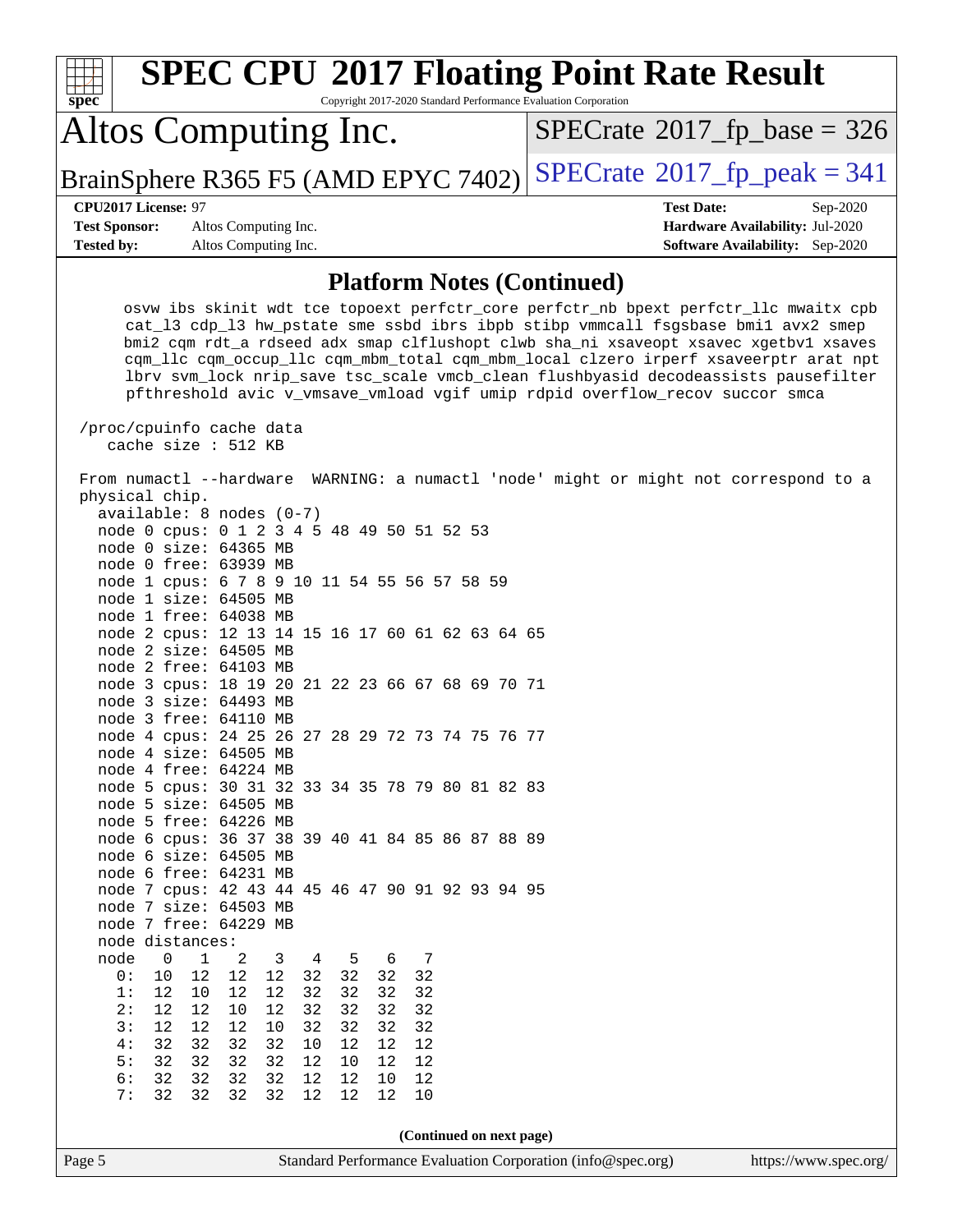| <b>SPEC CPU®2017 Floating Point Rate Result</b><br>Copyright 2017-2020 Standard Performance Evaluation Corporation<br>spec <sup>®</sup>                                                                                                                                                                |                                                                                                                                                                                                                                                            |
|--------------------------------------------------------------------------------------------------------------------------------------------------------------------------------------------------------------------------------------------------------------------------------------------------------|------------------------------------------------------------------------------------------------------------------------------------------------------------------------------------------------------------------------------------------------------------|
| Altos Computing Inc.                                                                                                                                                                                                                                                                                   | $SPECrate^{\circ}2017$ fp base = 326                                                                                                                                                                                                                       |
| BrainSphere R365 F5 (AMD EPYC 7402)                                                                                                                                                                                                                                                                    | $SPECrate^{\circ}2017$ fp peak = 341                                                                                                                                                                                                                       |
| CPU2017 License: 97<br><b>Test Sponsor:</b><br>Altos Computing Inc.<br><b>Tested by:</b><br>Altos Computing Inc.                                                                                                                                                                                       | <b>Test Date:</b><br>Sep-2020<br>Hardware Availability: Jul-2020<br><b>Software Availability:</b> Sep-2020                                                                                                                                                 |
| <b>Platform Notes (Continued)</b>                                                                                                                                                                                                                                                                      |                                                                                                                                                                                                                                                            |
| From /proc/meminfo<br>MemTotal:<br>528272868 kB<br>HugePages_Total:<br>0<br>Hugepagesize:<br>2048 kB<br>/usr/bin/lsb_release -d<br>Ubuntu 18.04.2 LTS<br>From /etc/*release* /etc/*version*<br>debian_version: buster/sid<br>os-release:<br>NAME="Ubuntu"<br>VERSION="18.04.2 LTS (Bionic Beaver)"     |                                                                                                                                                                                                                                                            |
| ID=ubuntu<br>ID LIKE=debian<br>PRETTY_NAME="Ubuntu 18.04.2 LTS"<br>VERSION_ID="18.04"<br>HOME_URL="https://www.ubuntu.com/"<br>SUPPORT_URL="https://help.ubuntu.com/"<br>uname $-a$ :<br>Linux r365f4 4.15.0-117-generic #118-Ubuntu SMP Fri Sep 4 20:02:41 UTC 2020 x86_64<br>x86_64 x86_64 GNU/Linux |                                                                                                                                                                                                                                                            |
| Kernel self-reported vulnerability status:                                                                                                                                                                                                                                                             |                                                                                                                                                                                                                                                            |
| itlb multihit:<br>CVE-2018-3620 (L1 Terminal Fault):<br>Microarchitectural Data Sampling:<br>CVE-2017-5754 (Meltdown):<br>CVE-2018-3639 (Speculative Store Bypass): Mitigation: Speculative Store Bypass disabled<br>CVE-2017-5753 (Spectre variant 1):<br>CVE-2017-5715 (Spectre variant 2):          | Not affected<br>Not affected<br>Not affected<br>Not affected<br>via prctl and seccomp<br>Mitigation: usercopy/swapgs barriers and __user<br>pointer sanitization<br>Mitigation: Full AMD retpoline, IBPB:<br>conditional, IBRS_FW, STIBP: conditional, RSB |
| filling<br>srbds:<br>tsx_async_abort:                                                                                                                                                                                                                                                                  | Not affected<br>Not affected                                                                                                                                                                                                                               |
| run-level 5 Sep 14 06:57<br>SPEC is set to: /home/cpu2017<br>Filesystem<br>Type Size Used Avail Use% Mounted on<br>/dev/sda2<br>ext4 1.5T<br>704G 688G 51% /                                                                                                                                           |                                                                                                                                                                                                                                                            |
| (Continued on next page)                                                                                                                                                                                                                                                                               |                                                                                                                                                                                                                                                            |
| Page 6<br>Standard Performance Evaluation Corporation (info@spec.org)                                                                                                                                                                                                                                  | https://www.spec.org/                                                                                                                                                                                                                                      |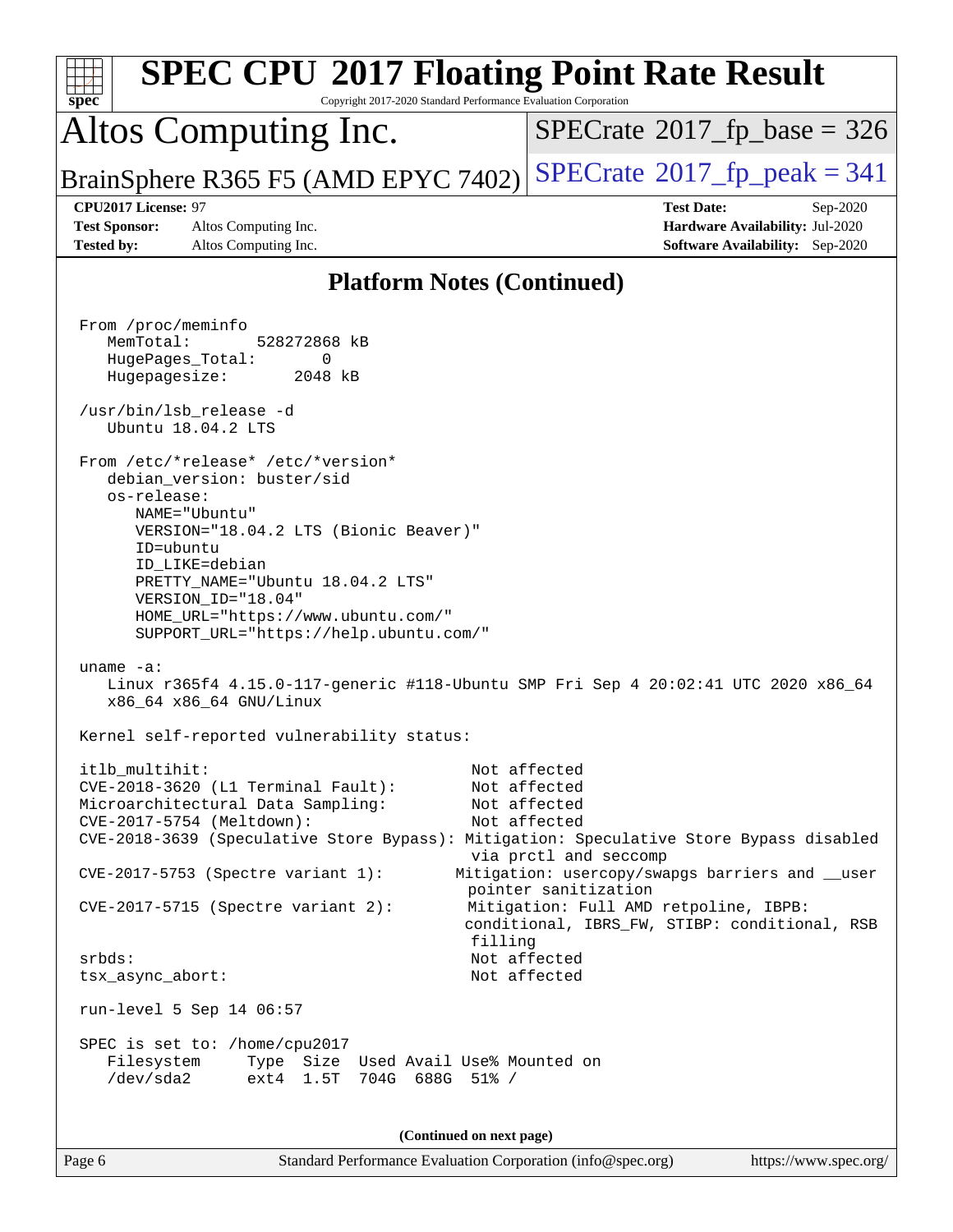| <b>SPEC CPU®2017 Floating Point Rate Result</b><br>Copyright 2017-2020 Standard Performance Evaluation Corporation<br>$spec^*$                                                                                                                                                                                                                                                                                                     |                                                                                                            |  |  |  |  |
|------------------------------------------------------------------------------------------------------------------------------------------------------------------------------------------------------------------------------------------------------------------------------------------------------------------------------------------------------------------------------------------------------------------------------------|------------------------------------------------------------------------------------------------------------|--|--|--|--|
| Altos Computing Inc.                                                                                                                                                                                                                                                                                                                                                                                                               | $SPECrate^{\circ}2017$ fp base = 326                                                                       |  |  |  |  |
| BrainSphere R365 F5 (AMD EPYC 7402)                                                                                                                                                                                                                                                                                                                                                                                                | $SPECTate@2017fr peak = 341$                                                                               |  |  |  |  |
| CPU2017 License: 97<br>Altos Computing Inc.<br><b>Test Sponsor:</b><br><b>Tested by:</b><br>Altos Computing Inc.                                                                                                                                                                                                                                                                                                                   | <b>Test Date:</b><br>Sep-2020<br>Hardware Availability: Jul-2020<br><b>Software Availability:</b> Sep-2020 |  |  |  |  |
| <b>Platform Notes (Continued)</b>                                                                                                                                                                                                                                                                                                                                                                                                  |                                                                                                            |  |  |  |  |
| From /sys/devices/virtual/dmi/id<br>BIOS:<br>GIGABYTE R11 10/25/2019<br>Vendor:<br>Acer<br>Product: Altos R365 F4<br>Product Family: Server<br>Serial: DJ7002921A0002                                                                                                                                                                                                                                                              |                                                                                                            |  |  |  |  |
| Additional information from dmidecode follows. WARNING: Use caution when you interpret<br>this section. The 'dmidecode' program reads system data which is "intended to allow<br>hardware to be accurately determined", but the intent may not be met, as there are<br>frequent changes to hardware, firmware, and the "DMTF SMBIOS" standard.<br>Memory:<br>16x Samsung M393A4K40DB3-CWE 32 GB 2 rank 3200<br>16x Unknown Unknown |                                                                                                            |  |  |  |  |
| (End of data from sysinfo program)                                                                                                                                                                                                                                                                                                                                                                                                 |                                                                                                            |  |  |  |  |
| <b>Compiler Version Notes</b>                                                                                                                                                                                                                                                                                                                                                                                                      |                                                                                                            |  |  |  |  |
| ==============================<br>===============<br>519.1bm_r(base, peak) 538.imagick_r(base, peak)<br>C<br>544.nab_r(base, peak)                                                                                                                                                                                                                                                                                                 |                                                                                                            |  |  |  |  |
| AOCC.LLVM.2.0.0.B191.2019_07_19 clang version 8.0.0 (CLANG: Jenkins<br>AOCC_2_0_0-Build#191) (based on LLVM AOCC.LLVM.2.0.0.B191.2019_07_19)<br>Target: x86 64-unknown-linux-gnu<br>Thread model: posix<br>InstalledDir: /sppo/dev/compilers/aocc-compiler-2.0.0/bin                                                                                                                                                               |                                                                                                            |  |  |  |  |
| $508.namd_r(base, peak) 510.parest_r(base, peak)$<br>$C++$                                                                                                                                                                                                                                                                                                                                                                         |                                                                                                            |  |  |  |  |
| AOCC.LLVM.2.0.0.B191.2019_07_19 clang version 8.0.0 (CLANG: Jenkins<br>AOCC_2_0_0-Build#191) (based on LLVM AOCC.LLVM.2.0.0.B191.2019_07_19)<br>Target: x86_64-unknown-linux-gnu<br>Thread model: posix<br>InstalledDir: /sppo/dev/compilers/aocc-compiler-2.0.0/bin<br>_________________________________                                                                                                                          |                                                                                                            |  |  |  |  |
| $\vert$ 511.povray_r(base, peak) 526.blender_r(base, peak)<br>$C++$ , $C$<br>AOCC.LLVM.2.0.0.B191.2019_07_19 clang version 8.0.0 (CLANG: Jenkins<br>AOCC_2_0_0-Build#191) (based on LLVM AOCC.LLVM.2.0.0.B191.2019_07_19)<br>Target: x86_64-unknown-linux-gnu                                                                                                                                                                      |                                                                                                            |  |  |  |  |
| (Continued on next page)                                                                                                                                                                                                                                                                                                                                                                                                           |                                                                                                            |  |  |  |  |
| Page 7<br>Standard Performance Evaluation Corporation (info@spec.org)                                                                                                                                                                                                                                                                                                                                                              | https://www.spec.org/                                                                                      |  |  |  |  |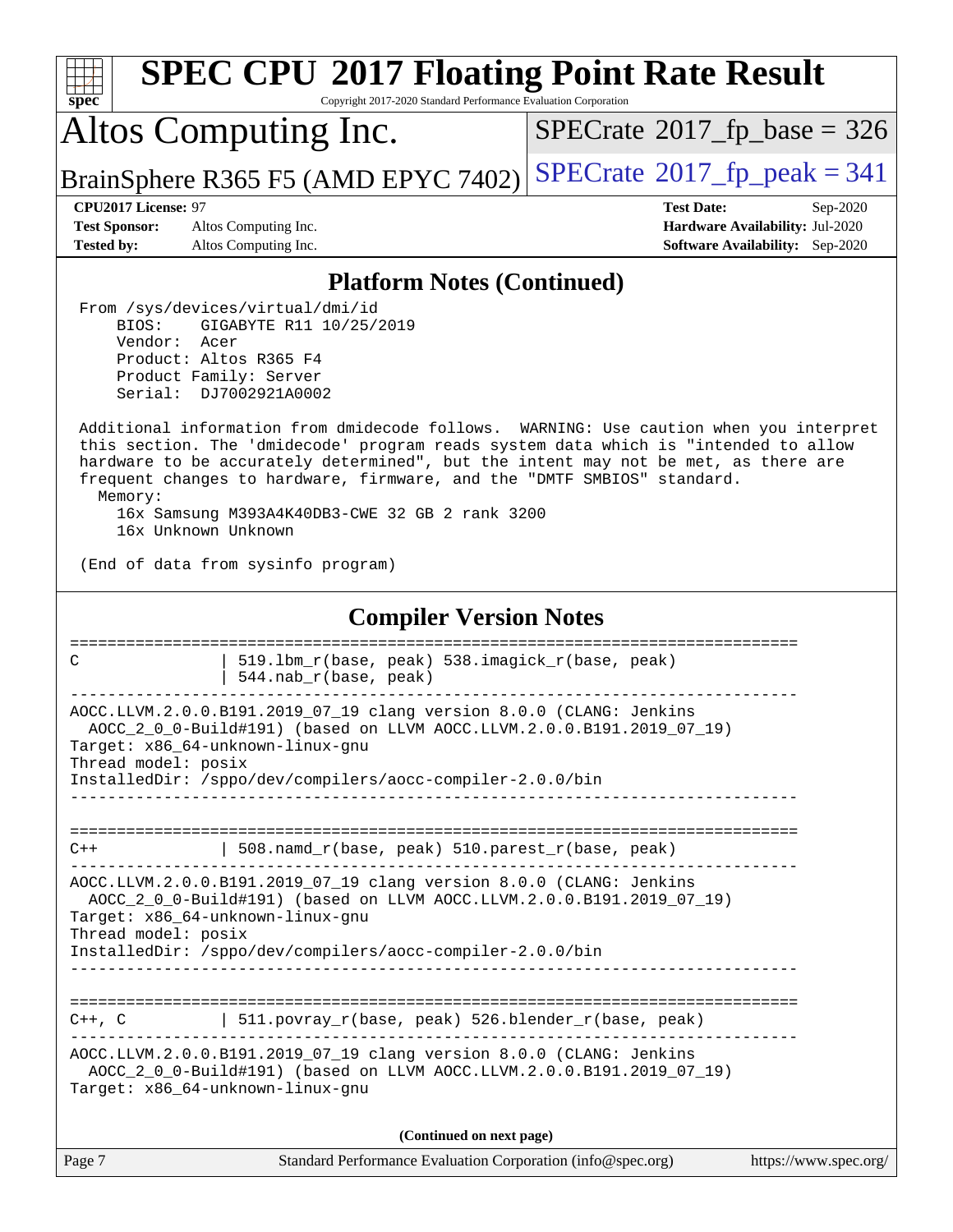| spec                                                                                                                                                                                                                                                                                                                                                                                                                                                                                                                                                                                                                                                                                                                                                                                                                 | <b>SPEC CPU®2017 Floating Point Rate Result</b><br>Copyright 2017-2020 Standard Performance Evaluation Corporation                                                                                                                                                     |                                             |                                                                                       |  |
|----------------------------------------------------------------------------------------------------------------------------------------------------------------------------------------------------------------------------------------------------------------------------------------------------------------------------------------------------------------------------------------------------------------------------------------------------------------------------------------------------------------------------------------------------------------------------------------------------------------------------------------------------------------------------------------------------------------------------------------------------------------------------------------------------------------------|------------------------------------------------------------------------------------------------------------------------------------------------------------------------------------------------------------------------------------------------------------------------|---------------------------------------------|---------------------------------------------------------------------------------------|--|
|                                                                                                                                                                                                                                                                                                                                                                                                                                                                                                                                                                                                                                                                                                                                                                                                                      | Altos Computing Inc.                                                                                                                                                                                                                                                   | $SPECrate^{\circ}2017$ fp base = 326        |                                                                                       |  |
|                                                                                                                                                                                                                                                                                                                                                                                                                                                                                                                                                                                                                                                                                                                                                                                                                      | BrainSphere R365 F5 (AMD EPYC 7402)                                                                                                                                                                                                                                    | $SPECrate^{\circledcirc}2017$ [p_peak = 341 |                                                                                       |  |
| CPU2017 License: 97<br><b>Test Sponsor:</b><br><b>Tested by:</b>                                                                                                                                                                                                                                                                                                                                                                                                                                                                                                                                                                                                                                                                                                                                                     | Altos Computing Inc.<br>Altos Computing Inc.                                                                                                                                                                                                                           | <b>Test Date:</b>                           | Sep-2020<br>Hardware Availability: Jul-2020<br><b>Software Availability:</b> Sep-2020 |  |
|                                                                                                                                                                                                                                                                                                                                                                                                                                                                                                                                                                                                                                                                                                                                                                                                                      | <b>Compiler Version Notes (Continued)</b>                                                                                                                                                                                                                              |                                             |                                                                                       |  |
| Thread model: posix<br>Target: x86_64-unknown-linux-gnu<br>Thread model: posix                                                                                                                                                                                                                                                                                                                                                                                                                                                                                                                                                                                                                                                                                                                                       | InstalledDir: /sppo/dev/compilers/aocc-compiler-2.0.0/bin<br>AOCC.LLVM.2.0.0.B191.2019_07_19 clang version 8.0.0 (CLANG: Jenkins<br>AOCC_2_0_0-Build#191) (based on LLVM AOCC.LLVM.2.0.0.B191.2019_07_19)<br>InstalledDir: /sppo/dev/compilers/aocc-compiler-2.0.0/bin |                                             |                                                                                       |  |
|                                                                                                                                                                                                                                                                                                                                                                                                                                                                                                                                                                                                                                                                                                                                                                                                                      | C++, C, Fortran   507.cactuBSSN_r(base, peak)                                                                                                                                                                                                                          |                                             |                                                                                       |  |
| AOCC.LLVM.2.0.0.B191.2019_07_19 clang version 8.0.0 (CLANG: Jenkins<br>AOCC_2_0_0-Build#191) (based on LLVM AOCC.LLVM.2.0.0.B191.2019_07_19)<br>Target: x86_64-unknown-linux-gnu<br>Thread model: posix<br>InstalledDir: /sppo/dev/compilers/aocc-compiler-2.0.0/bin<br>AOCC.LLVM.2.0.0.B191.2019_07_19 clang version 8.0.0 (CLANG: Jenkins<br>AOCC_2_0_0-Build#191) (based on LLVM AOCC.LLVM.2.0.0.B191.2019_07_19)<br>Target: x86_64-unknown-linux-gnu<br>Thread model: posix<br>InstalledDir: /sppo/dev/compilers/aocc-compiler-2.0.0/bin<br>AOCC.LLVM.2.0.0.B191.2019_07_19 clang version 8.0.0 (CLANG: Jenkins<br>AOCC_2_0_0-Build#191) (based on LLVM AOCC.LLVM.2.0.0.B191.2019_07_19)<br>Target: x86_64-unknown-linux-gnu<br>Thread model: posix<br>InstalledDir: /sppo/dev/compilers/aocc-compiler-2.0.0/bin |                                                                                                                                                                                                                                                                        |                                             |                                                                                       |  |
| Fortran                                                                                                                                                                                                                                                                                                                                                                                                                                                                                                                                                                                                                                                                                                                                                                                                              | 503.bwaves_r(base, peak) 549.fotonik3d_r(base, peak)<br>$554.rows_r(base, peak)$                                                                                                                                                                                       |                                             |                                                                                       |  |
| AOCC.LLVM.2.0.0.B191.2019_07_19 clang version 8.0.0 (CLANG: Jenkins<br>AOCC_2_0_0-Build#191) (based on LLVM AOCC.LLVM.2.0.0.B191.2019_07_19)<br>Target: x86_64-unknown-linux-gnu<br>Thread model: posix<br>InstalledDir: /sppo/dev/compilers/aocc-compiler-2.0.0/bin                                                                                                                                                                                                                                                                                                                                                                                                                                                                                                                                                 |                                                                                                                                                                                                                                                                        |                                             |                                                                                       |  |
| Fortran, C                                                                                                                                                                                                                                                                                                                                                                                                                                                                                                                                                                                                                                                                                                                                                                                                           | $521.wrf_r(base, peak) 527.cam4_r(base, peak)$                                                                                                                                                                                                                         |                                             |                                                                                       |  |
| AOCC.LLVM.2.0.0.B191.2019_07_19 clang version 8.0.0 (CLANG: Jenkins<br>AOCC_2_0_0-Build#191) (based on LLVM AOCC.LLVM.2.0.0.B191.2019_07_19)<br>Target: x86_64-unknown-linux-gnu<br>Thread model: posix                                                                                                                                                                                                                                                                                                                                                                                                                                                                                                                                                                                                              |                                                                                                                                                                                                                                                                        |                                             |                                                                                       |  |
|                                                                                                                                                                                                                                                                                                                                                                                                                                                                                                                                                                                                                                                                                                                                                                                                                      | (Continued on next page)                                                                                                                                                                                                                                               |                                             |                                                                                       |  |
| Page 8                                                                                                                                                                                                                                                                                                                                                                                                                                                                                                                                                                                                                                                                                                                                                                                                               | Standard Performance Evaluation Corporation (info@spec.org)                                                                                                                                                                                                            |                                             | https://www.spec.org/                                                                 |  |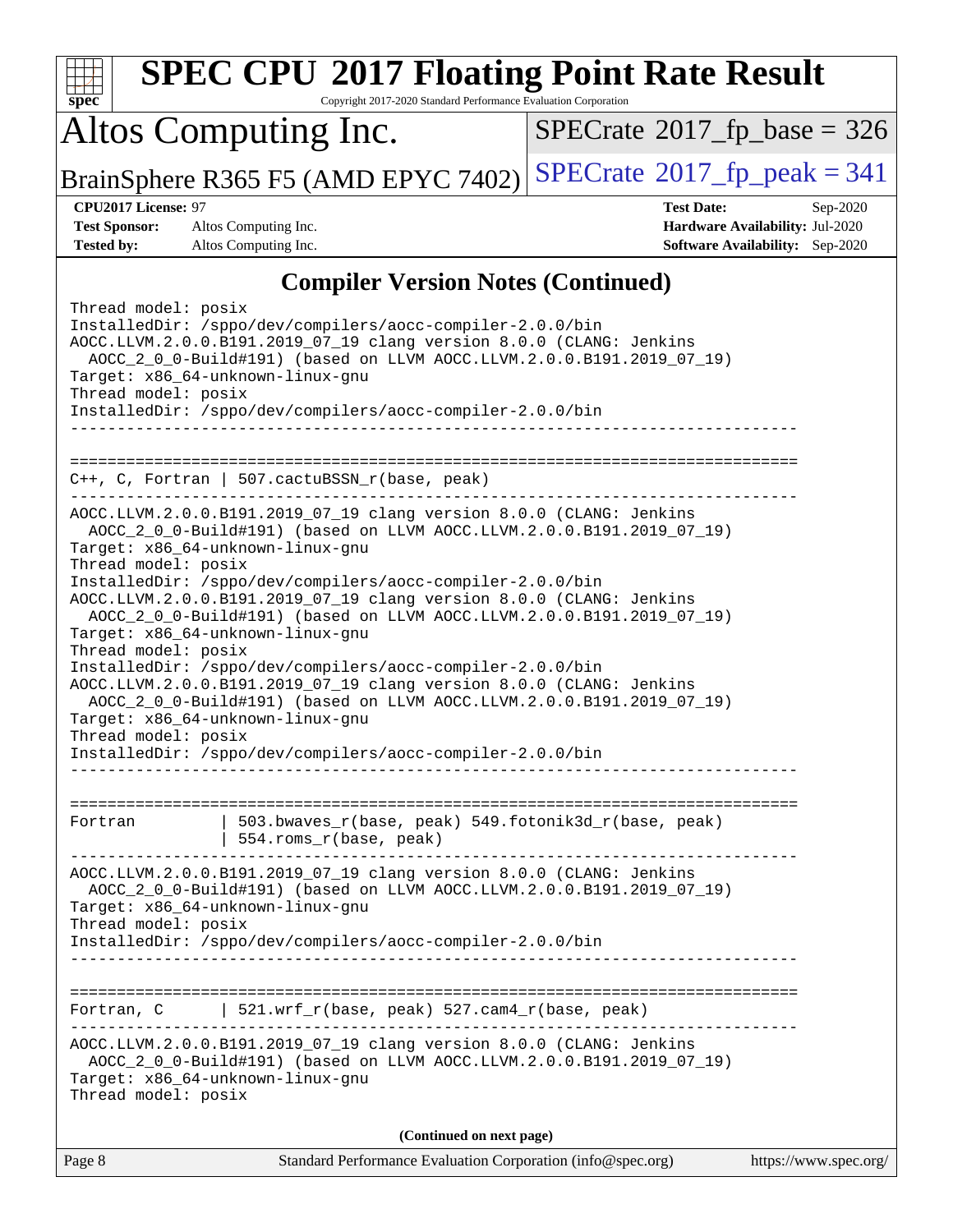

Copyright 2017-2020 Standard Performance Evaluation Corporation

## Altos Computing Inc.

 $SPECTate$ <sup>®</sup>[2017\\_fp\\_base =](http://www.spec.org/auto/cpu2017/Docs/result-fields.html#SPECrate2017fpbase) 326

BrainSphere R365 F5 (AMD EPYC 7402) [SPECrate](http://www.spec.org/auto/cpu2017/Docs/result-fields.html#SPECrate2017fppeak)<sup>®</sup>[2017\\_fp\\_peak = 3](http://www.spec.org/auto/cpu2017/Docs/result-fields.html#SPECrate2017fppeak)41

**[Test Sponsor:](http://www.spec.org/auto/cpu2017/Docs/result-fields.html#TestSponsor)** Altos Computing Inc. **[Hardware Availability:](http://www.spec.org/auto/cpu2017/Docs/result-fields.html#HardwareAvailability)** Jul-2020 **[Tested by:](http://www.spec.org/auto/cpu2017/Docs/result-fields.html#Testedby)** Altos Computing Inc. **[Software Availability:](http://www.spec.org/auto/cpu2017/Docs/result-fields.html#SoftwareAvailability)** Sep-2020

**[CPU2017 License:](http://www.spec.org/auto/cpu2017/Docs/result-fields.html#CPU2017License)** 97 **[Test Date:](http://www.spec.org/auto/cpu2017/Docs/result-fields.html#TestDate)** Sep-2020

#### **[Compiler Version Notes \(Continued\)](http://www.spec.org/auto/cpu2017/Docs/result-fields.html#CompilerVersionNotes)**

InstalledDir: /sppo/dev/compilers/aocc-compiler-2.0.0/bin AOCC.LLVM.2.0.0.B191.2019\_07\_19 clang version 8.0.0 (CLANG: Jenkins AOCC\_2\_0\_0-Build#191) (based on LLVM AOCC.LLVM.2.0.0.B191.2019\_07\_19) Target: x86\_64-unknown-linux-gnu Thread model: posix InstalledDir: /sppo/dev/compilers/aocc-compiler-2.0.0/bin ------------------------------------------------------------------------------

#### **[Base Compiler Invocation](http://www.spec.org/auto/cpu2017/Docs/result-fields.html#BaseCompilerInvocation)**

[C benchmarks](http://www.spec.org/auto/cpu2017/Docs/result-fields.html#Cbenchmarks): [clang](http://www.spec.org/cpu2017/results/res2020q4/cpu2017-20201012-24195.flags.html#user_CCbase_clang-c)

[C++ benchmarks:](http://www.spec.org/auto/cpu2017/Docs/result-fields.html#CXXbenchmarks) [clang++](http://www.spec.org/cpu2017/results/res2020q4/cpu2017-20201012-24195.flags.html#user_CXXbase_clang-cpp)

[Fortran benchmarks](http://www.spec.org/auto/cpu2017/Docs/result-fields.html#Fortranbenchmarks): [flang](http://www.spec.org/cpu2017/results/res2020q4/cpu2017-20201012-24195.flags.html#user_FCbase_flang)

[Benchmarks using both Fortran and C](http://www.spec.org/auto/cpu2017/Docs/result-fields.html#BenchmarksusingbothFortranandC): [flang](http://www.spec.org/cpu2017/results/res2020q4/cpu2017-20201012-24195.flags.html#user_CC_FCbase_flang) [clang](http://www.spec.org/cpu2017/results/res2020q4/cpu2017-20201012-24195.flags.html#user_CC_FCbase_clang-c)

[Benchmarks using both C and C++](http://www.spec.org/auto/cpu2017/Docs/result-fields.html#BenchmarksusingbothCandCXX): [clang++](http://www.spec.org/cpu2017/results/res2020q4/cpu2017-20201012-24195.flags.html#user_CC_CXXbase_clang-cpp) [clang](http://www.spec.org/cpu2017/results/res2020q4/cpu2017-20201012-24195.flags.html#user_CC_CXXbase_clang-c)

[Benchmarks using Fortran, C, and C++:](http://www.spec.org/auto/cpu2017/Docs/result-fields.html#BenchmarksusingFortranCandCXX) [clang++](http://www.spec.org/cpu2017/results/res2020q4/cpu2017-20201012-24195.flags.html#user_CC_CXX_FCbase_clang-cpp) [clang](http://www.spec.org/cpu2017/results/res2020q4/cpu2017-20201012-24195.flags.html#user_CC_CXX_FCbase_clang-c) [flang](http://www.spec.org/cpu2017/results/res2020q4/cpu2017-20201012-24195.flags.html#user_CC_CXX_FCbase_flang)

### **[Base Portability Flags](http://www.spec.org/auto/cpu2017/Docs/result-fields.html#BasePortabilityFlags)**

 503.bwaves\_r: [-DSPEC\\_LP64](http://www.spec.org/cpu2017/results/res2020q4/cpu2017-20201012-24195.flags.html#suite_baseEXTRA_PORTABILITY503_bwaves_r_DSPEC_LP64) 507.cactuBSSN\_r: [-DSPEC\\_LP64](http://www.spec.org/cpu2017/results/res2020q4/cpu2017-20201012-24195.flags.html#suite_baseEXTRA_PORTABILITY507_cactuBSSN_r_DSPEC_LP64) 508.namd\_r: [-DSPEC\\_LP64](http://www.spec.org/cpu2017/results/res2020q4/cpu2017-20201012-24195.flags.html#suite_baseEXTRA_PORTABILITY508_namd_r_DSPEC_LP64) 510.parest\_r: [-DSPEC\\_LP64](http://www.spec.org/cpu2017/results/res2020q4/cpu2017-20201012-24195.flags.html#suite_baseEXTRA_PORTABILITY510_parest_r_DSPEC_LP64) 511.povray\_r: [-DSPEC\\_LP64](http://www.spec.org/cpu2017/results/res2020q4/cpu2017-20201012-24195.flags.html#suite_baseEXTRA_PORTABILITY511_povray_r_DSPEC_LP64) 519.lbm\_r: [-DSPEC\\_LP64](http://www.spec.org/cpu2017/results/res2020q4/cpu2017-20201012-24195.flags.html#suite_baseEXTRA_PORTABILITY519_lbm_r_DSPEC_LP64) 521.wrf\_r: [-DSPEC\\_CASE\\_FLAG](http://www.spec.org/cpu2017/results/res2020q4/cpu2017-20201012-24195.flags.html#b521.wrf_r_baseCPORTABILITY_DSPEC_CASE_FLAG) [-Mbyteswapio](http://www.spec.org/cpu2017/results/res2020q4/cpu2017-20201012-24195.flags.html#user_baseFPORTABILITY521_wrf_r_F-mbyteswapio_543c39ce38db59bcbc3b888917ef58c313007ae1c27520b689e012995ae261114051d1d5efcb4182d175ce22a6a15532d3a9999882dd2c360e6d853f41da6883) [-DSPEC\\_LP64](http://www.spec.org/cpu2017/results/res2020q4/cpu2017-20201012-24195.flags.html#suite_baseEXTRA_PORTABILITY521_wrf_r_DSPEC_LP64) 526.blender\_r: [-funsigned-char](http://www.spec.org/cpu2017/results/res2020q4/cpu2017-20201012-24195.flags.html#user_baseCPORTABILITY526_blender_r_aocc-unsigned-char) [-D\\_\\_BOOL\\_DEFINED](http://www.spec.org/cpu2017/results/res2020q4/cpu2017-20201012-24195.flags.html#b526.blender_r_baseCXXPORTABILITY_D__BOOL_DEFINED) [-DSPEC\\_LP64](http://www.spec.org/cpu2017/results/res2020q4/cpu2017-20201012-24195.flags.html#suite_baseEXTRA_PORTABILITY526_blender_r_DSPEC_LP64) 527.cam4\_r: [-DSPEC\\_CASE\\_FLAG](http://www.spec.org/cpu2017/results/res2020q4/cpu2017-20201012-24195.flags.html#b527.cam4_r_basePORTABILITY_DSPEC_CASE_FLAG) [-DSPEC\\_LP64](http://www.spec.org/cpu2017/results/res2020q4/cpu2017-20201012-24195.flags.html#suite_baseEXTRA_PORTABILITY527_cam4_r_DSPEC_LP64) 538.imagick\_r: [-DSPEC\\_LP64](http://www.spec.org/cpu2017/results/res2020q4/cpu2017-20201012-24195.flags.html#suite_baseEXTRA_PORTABILITY538_imagick_r_DSPEC_LP64) 544.nab\_r: [-DSPEC\\_LP64](http://www.spec.org/cpu2017/results/res2020q4/cpu2017-20201012-24195.flags.html#suite_baseEXTRA_PORTABILITY544_nab_r_DSPEC_LP64) 549.fotonik3d\_r: [-DSPEC\\_LP64](http://www.spec.org/cpu2017/results/res2020q4/cpu2017-20201012-24195.flags.html#suite_baseEXTRA_PORTABILITY549_fotonik3d_r_DSPEC_LP64) 554.roms\_r: [-DSPEC\\_LP64](http://www.spec.org/cpu2017/results/res2020q4/cpu2017-20201012-24195.flags.html#suite_baseEXTRA_PORTABILITY554_roms_r_DSPEC_LP64)

Page 9 Standard Performance Evaluation Corporation [\(info@spec.org\)](mailto:info@spec.org) <https://www.spec.org/>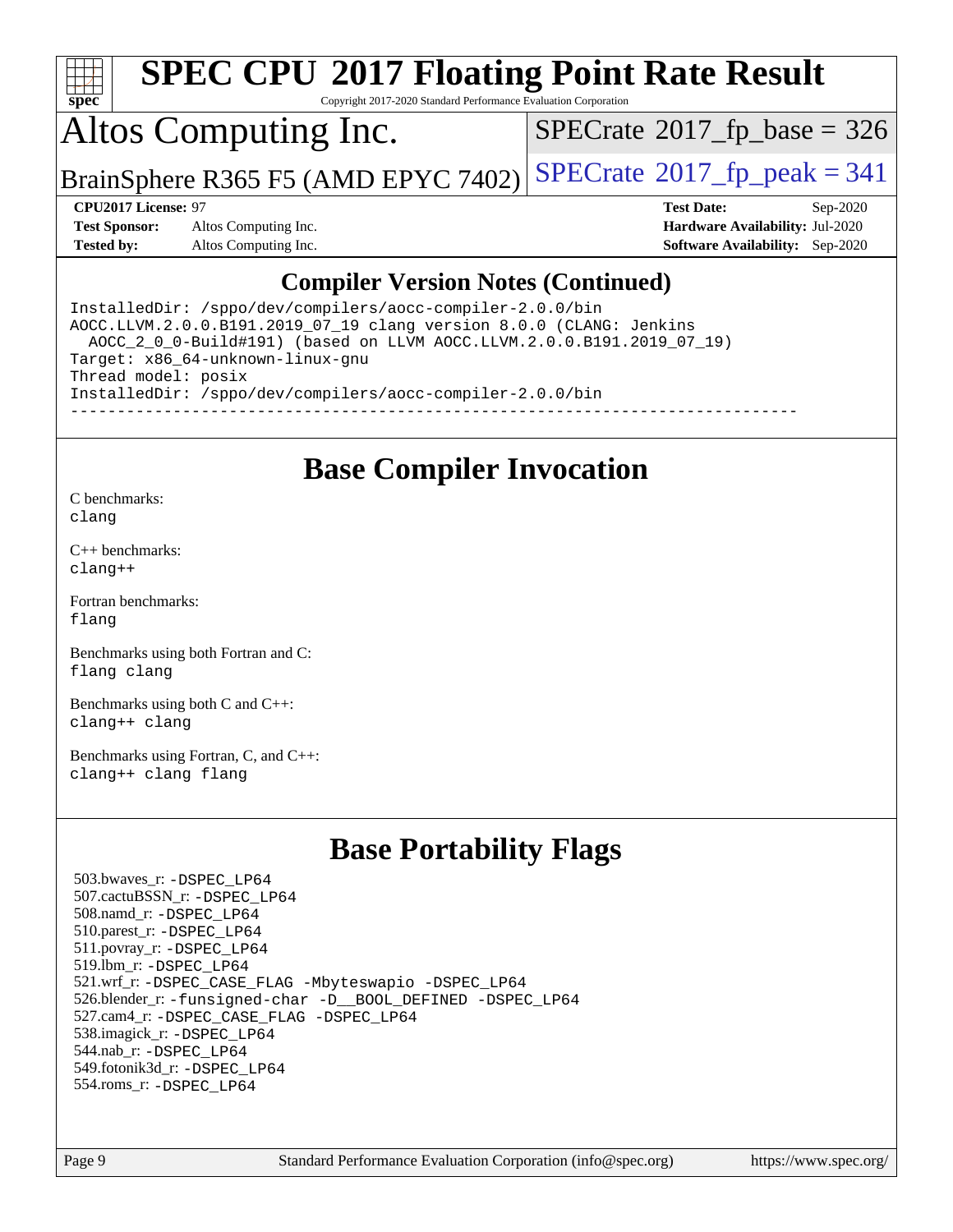| <b>SPEC CPU®2017 Floating Point Rate Result</b><br>$spec^*$<br>Copyright 2017-2020 Standard Performance Evaluation Corporation                                                                                                                                                                                                                                                                                                                                                                                                                                                                                                                  |                                                                                                            |  |  |  |  |
|-------------------------------------------------------------------------------------------------------------------------------------------------------------------------------------------------------------------------------------------------------------------------------------------------------------------------------------------------------------------------------------------------------------------------------------------------------------------------------------------------------------------------------------------------------------------------------------------------------------------------------------------------|------------------------------------------------------------------------------------------------------------|--|--|--|--|
| Altos Computing Inc.                                                                                                                                                                                                                                                                                                                                                                                                                                                                                                                                                                                                                            | $SPECrate^{\circ}2017$ [p base = 326                                                                       |  |  |  |  |
| BrainSphere R365 F5 (AMD EPYC 7402)                                                                                                                                                                                                                                                                                                                                                                                                                                                                                                                                                                                                             | $SPECrate^{\circledcirc}2017$ [p_peak = 341                                                                |  |  |  |  |
| <b>CPU2017 License: 97</b><br><b>Test Sponsor:</b><br>Altos Computing Inc.<br><b>Tested by:</b><br>Altos Computing Inc.                                                                                                                                                                                                                                                                                                                                                                                                                                                                                                                         | <b>Test Date:</b><br>Sep-2020<br>Hardware Availability: Jul-2020<br><b>Software Availability:</b> Sep-2020 |  |  |  |  |
| <b>Base Optimization Flags</b>                                                                                                                                                                                                                                                                                                                                                                                                                                                                                                                                                                                                                  |                                                                                                            |  |  |  |  |
| C benchmarks:<br>-flto -Wl,-mllvm -Wl,-function-specialize<br>-Wl,-mllvm -Wl,-region-vectorize -Wl,-mllvm -Wl,-vector-library=LIBMVEC<br>-Wl,-mllvm -Wl,-reduce-array-computations=3 -03 -ffast-math<br>-march=znver2 -fstruct-layout=3 -mllvm -unroll-threshold=50<br>-fremap-arrays -mllvm -function-specialize -mllvm -enable-gvn-hoist<br>-mllvm -reduce-array-computations=3 -mllvm -global-vectorize-slp<br>-mllvm -vector-library=LIBMVEC -mllvm -inline-threshold=1000<br>-flv-function-specialization -z muldefs -lmvec -lamdlibm -ljemalloc<br>-lflang                                                                                |                                                                                                            |  |  |  |  |
| $C++$ benchmarks:<br>-std=c++98 -flto -Wl,-mllvm -Wl,-function-specialize<br>-Wl,-mllvm -Wl,-region-vectorize -Wl,-mllvm -Wl,-vector-library=LIBMVEC<br>-Wl,-mllvm -Wl,-reduce-array-computations=3<br>-Wl,-mllvm -Wl,-suppress-fmas -O3 -ffast-math -march=znver2<br>-mllvm -loop-unswitch-threshold=200000 -mllvm -vector-library=LIBMVEC<br>-mllvm -unroll-threshold=100 -flv-function-specialization<br>-mllvm -enable-partial-unswitch -z muldefs -lmvec -lamdlibm<br>-ljemalloc -lflang                                                                                                                                                   |                                                                                                            |  |  |  |  |
| Fortran benchmarks:<br>-flto -Wl,-mllvm -Wl,-function-specialize<br>-Wl,-mllvm -Wl,-region-vectorize -Wl,-mllvm -Wl,-vector-library=LIBMVEC<br>-Wl,-mllvm -Wl,-reduce-array-computations=3 -03 -march=znver2<br>-funroll-loops -Mrecursive -mllvm -vector-library=LIBMVEC -z muldefs<br>-Kieee -fno-finite-math-only -lmvec -lamdlibm -ljemalloc -lflang                                                                                                                                                                                                                                                                                        |                                                                                                            |  |  |  |  |
| Benchmarks using both Fortran and C:<br>-flto -Wl,-mllvm -Wl,-function-specialize<br>-Wl,-mllvm -Wl,-region-vectorize -Wl,-mllvm -Wl,-vector-library=LIBMVEC<br>-Wl,-mllvm -Wl,-reduce-array-computations=3 -03 -ffast-math<br>-march=znver2 -fstruct-layout=3 -mllvm -unroll-threshold=50<br>-fremap-arrays -mllvm -function-specialize -mllvm -enable-gvn-hoist<br>-mllvm -reduce-array-computations=3 -mllvm -global-vectorize-slp<br>-mllvm -vector-library=LIBMVEC -mllvm -inline-threshold=1000<br>-flv-function-specialization -funroll-loops -Mrecursive -z muldefs<br>-Kieee -fno-finite-math-only -lmvec -lamdlibm -ljemalloc -lflang |                                                                                                            |  |  |  |  |
| Benchmarks using both C and C++:<br>-std=c++98 -flto -Wl,-mllvm -Wl,-function-specialize<br>-Wl,-mllvm -Wl,-region-vectorize -Wl,-mllvm -Wl,-vector-library=LIBMVEC<br>-Wl,-mllvm -Wl,-reduce-array-computations=3<br>-Wl,-mllvm -Wl,-suppress-fmas -O3 -ffast-math -march=znver2<br>-fstruct-layout=3 -mllvm -unroll-threshold=50 -fremap-arrays<br>-mllvm -function-specialize -mllvm -enable-gvn-hoist                                                                                                                                                                                                                                       |                                                                                                            |  |  |  |  |
| (Continued on next page)                                                                                                                                                                                                                                                                                                                                                                                                                                                                                                                                                                                                                        |                                                                                                            |  |  |  |  |
| Page 10<br>Standard Performance Evaluation Corporation (info@spec.org)                                                                                                                                                                                                                                                                                                                                                                                                                                                                                                                                                                          | https://www.spec.org/                                                                                      |  |  |  |  |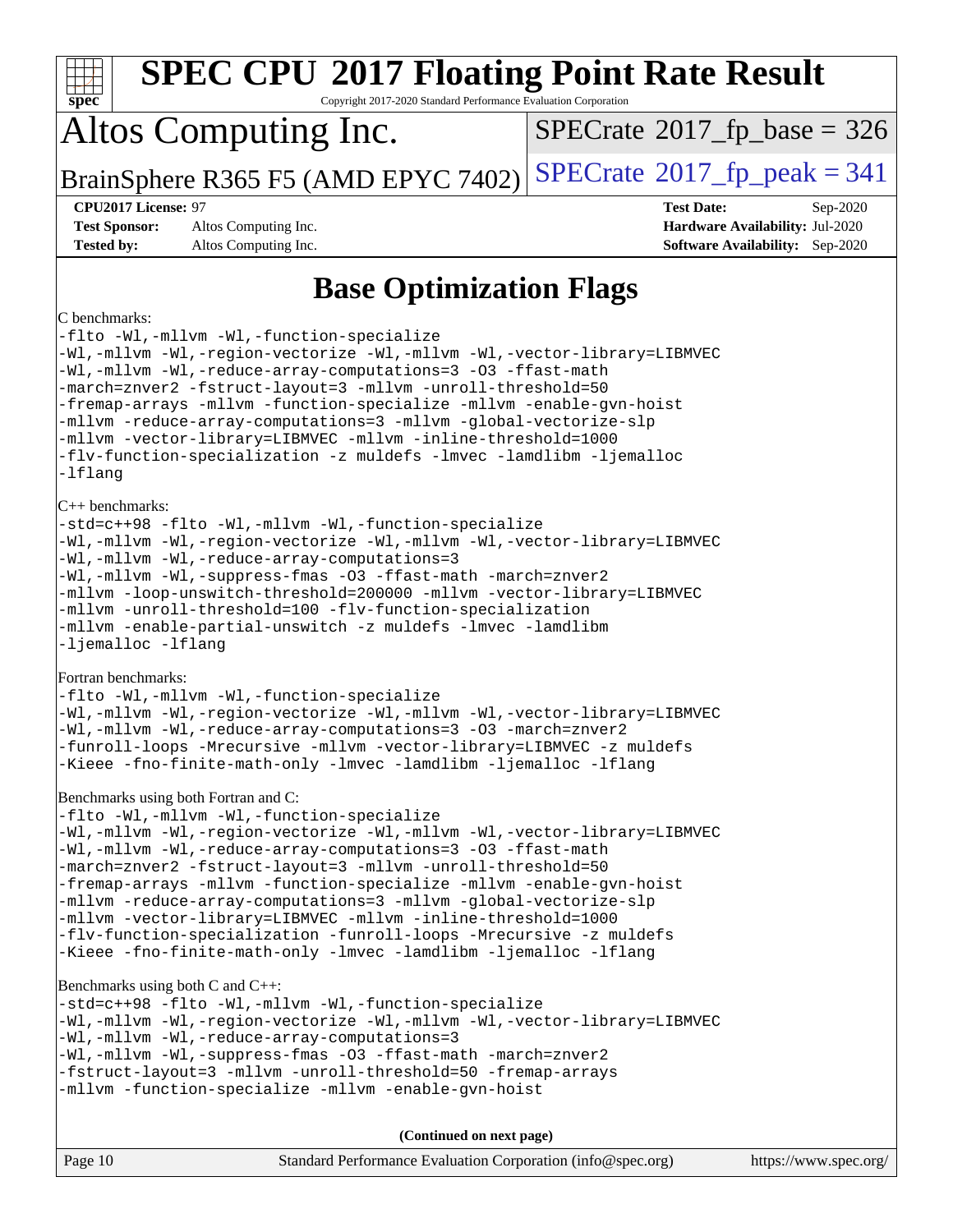

Copyright 2017-2020 Standard Performance Evaluation Corporation

## Altos Computing Inc.

 $SPECTate$ <sup>®</sup>[2017\\_fp\\_base =](http://www.spec.org/auto/cpu2017/Docs/result-fields.html#SPECrate2017fpbase) 326

BrainSphere R365 F5 (AMD EPYC 7402) [SPECrate](http://www.spec.org/auto/cpu2017/Docs/result-fields.html#SPECrate2017fppeak)<sup>®</sup>[2017\\_fp\\_peak = 3](http://www.spec.org/auto/cpu2017/Docs/result-fields.html#SPECrate2017fppeak)41

**[Test Sponsor:](http://www.spec.org/auto/cpu2017/Docs/result-fields.html#TestSponsor)** Altos Computing Inc. **[Hardware Availability:](http://www.spec.org/auto/cpu2017/Docs/result-fields.html#HardwareAvailability)** Jul-2020 **[Tested by:](http://www.spec.org/auto/cpu2017/Docs/result-fields.html#Testedby)** Altos Computing Inc. **[Software Availability:](http://www.spec.org/auto/cpu2017/Docs/result-fields.html#SoftwareAvailability)** Sep-2020

**[CPU2017 License:](http://www.spec.org/auto/cpu2017/Docs/result-fields.html#CPU2017License)** 97 **[Test Date:](http://www.spec.org/auto/cpu2017/Docs/result-fields.html#TestDate)** Sep-2020

### **[Base Optimization Flags \(Continued\)](http://www.spec.org/auto/cpu2017/Docs/result-fields.html#BaseOptimizationFlags)**

[Benchmarks using both C and C++](http://www.spec.org/auto/cpu2017/Docs/result-fields.html#BenchmarksusingbothCandCXX) (continued):

[-mllvm -reduce-array-computations=3](http://www.spec.org/cpu2017/results/res2020q4/cpu2017-20201012-24195.flags.html#user_CC_CXXbase_F-reduce-array-computations_aceadb8604558b566e0e3a0d7a3c1533923dd1fa0889614e16288028922629a28d5695c24d3b3be4306b1e311c54317dfffe3a2e57fbcaabc737a1798de39145) [-mllvm -global-vectorize-slp](http://www.spec.org/cpu2017/results/res2020q4/cpu2017-20201012-24195.flags.html#user_CC_CXXbase_F-global-vectorize-slp_a3935e8627af4ced727033b1ffd4db27f4d541a363d28d82bf4c2925fb3a0fd4115d6e42d13a2829f9e024d6608eb67a85cb49770f2da5c5ac8dbc737afad603) [-mllvm -vector-library=LIBMVEC](http://www.spec.org/cpu2017/results/res2020q4/cpu2017-20201012-24195.flags.html#user_CC_CXXbase_F-use-vector-library_e584e20b4f7ec96aa109254b65d8e01d864f3d68580371b9d93ed7c338191d4cfce20c3c864632264effc6bbe4c7c38153d02096a342ee92501c4a53204a7871) [-mllvm -inline-threshold=1000](http://www.spec.org/cpu2017/results/res2020q4/cpu2017-20201012-24195.flags.html#user_CC_CXXbase_dragonegg-llvm-inline-threshold_b7832241b0a6397e4ecdbaf0eb7defdc10f885c2a282fa3240fdc99844d543fda39cf8a4a9dccf68cf19b5438ac3b455264f478df15da0f4988afa40d8243bab) [-flv-function-specialization](http://www.spec.org/cpu2017/results/res2020q4/cpu2017-20201012-24195.flags.html#user_CC_CXXbase_F-flv-function-specialization) [-mllvm -loop-unswitch-threshold=200000](http://www.spec.org/cpu2017/results/res2020q4/cpu2017-20201012-24195.flags.html#user_CC_CXXbase_F-loop-unswitch-threshold_f9a82ae3270e55b5fbf79d0d96ee93606b73edbbe527d20b18b7bff1a3a146ad50cfc7454c5297978340ae9213029016a7d16221274d672d3f7f42ed25274e1d) [-mllvm -unroll-threshold=100](http://www.spec.org/cpu2017/results/res2020q4/cpu2017-20201012-24195.flags.html#user_CC_CXXbase_F-unroll-threshold_2755d0c78138845d361fa1543e3a063fffa198df9b3edf0cfb856bbc88a81e1769b12ac7a550c5d35197be55360db1a3f95a8d1304df999456cabf5120c45168) [-mllvm -enable-partial-unswitch](http://www.spec.org/cpu2017/results/res2020q4/cpu2017-20201012-24195.flags.html#user_CC_CXXbase_F-enable-partial-unswitch_6e1c33f981d77963b1eaf834973128a7f33ce3f8e27f54689656697a35e89dcc875281e0e6283d043e32f367dcb605ba0e307a92e830f7e326789fa6c61b35d3) [-z muldefs](http://www.spec.org/cpu2017/results/res2020q4/cpu2017-20201012-24195.flags.html#user_CC_CXXbase_aocc-muldefs) [-lmvec](http://www.spec.org/cpu2017/results/res2020q4/cpu2017-20201012-24195.flags.html#user_CC_CXXbase_F-lmvec) [-lamdlibm](http://www.spec.org/cpu2017/results/res2020q4/cpu2017-20201012-24195.flags.html#user_CC_CXXbase_F-lamdlibm) [-ljemalloc](http://www.spec.org/cpu2017/results/res2020q4/cpu2017-20201012-24195.flags.html#user_CC_CXXbase_jemalloc-lib) [-lflang](http://www.spec.org/cpu2017/results/res2020q4/cpu2017-20201012-24195.flags.html#user_CC_CXXbase_F-lflang)

[Benchmarks using Fortran, C, and C++:](http://www.spec.org/auto/cpu2017/Docs/result-fields.html#BenchmarksusingFortranCandCXX)

[-std=c++98](http://www.spec.org/cpu2017/results/res2020q4/cpu2017-20201012-24195.flags.html#user_CC_CXX_FCbase_std-cpp) [-flto](http://www.spec.org/cpu2017/results/res2020q4/cpu2017-20201012-24195.flags.html#user_CC_CXX_FCbase_aocc-flto) [-Wl,-mllvm -Wl,-function-specialize](http://www.spec.org/cpu2017/results/res2020q4/cpu2017-20201012-24195.flags.html#user_CC_CXX_FCbase_F-function-specialize_7e7e661e57922243ee67c9a1251cb8910e607325179a0ce7f2884e09a6f5d4a5ef0ae4f37e8a2a11c95fc48e931f06dc2b6016f14b511fcb441e048bef1b065a) [-Wl,-mllvm -Wl,-region-vectorize](http://www.spec.org/cpu2017/results/res2020q4/cpu2017-20201012-24195.flags.html#user_CC_CXX_FCbase_F-region-vectorize_fb6c6b5aa293c88efc6c7c2b52b20755e943585b1fe8658c35afef78727fff56e1a56891413c30e36b8e2a6f9a71126986319243e80eb6110b78b288f533c52b) [-Wl,-mllvm -Wl,-vector-library=LIBMVEC](http://www.spec.org/cpu2017/results/res2020q4/cpu2017-20201012-24195.flags.html#user_CC_CXX_FCbase_F-use-vector-library_0a14b27fae317f283640384a31f7bfcc2bd4c1d0b5cfc618a3a430800c9b20217b00f61303eff223a3251b4f06ffbc9739dc5296db9d1fbb9ad24a3939d86d66) [-Wl,-mllvm -Wl,-reduce-array-computations=3](http://www.spec.org/cpu2017/results/res2020q4/cpu2017-20201012-24195.flags.html#user_CC_CXX_FCbase_F-reduce-array-computations_b882aefe7a5dda4e33149f6299762b9a720dace3e498e13756f4c04e5a19edf5315c1f3993de2e61ec41e8c206231f84e05da7040e1bb5d69ba27d10a12507e4) [-Wl,-mllvm -Wl,-suppress-fmas](http://www.spec.org/cpu2017/results/res2020q4/cpu2017-20201012-24195.flags.html#user_CC_CXX_FCbase_F-suppress-fmas_f00f00630e4a059e8af9c161e9bbf420bcf19890a7f99d5933525e66aa4b0bb3ab2339d2b12d97d3a5f5d271e839fe9c109938e91fe06230fb53651590cfa1e8) [-O3](http://www.spec.org/cpu2017/results/res2020q4/cpu2017-20201012-24195.flags.html#user_CC_CXX_FCbase_F-O3) [-ffast-math](http://www.spec.org/cpu2017/results/res2020q4/cpu2017-20201012-24195.flags.html#user_CC_CXX_FCbase_aocc-ffast-math) [-march=znver2](http://www.spec.org/cpu2017/results/res2020q4/cpu2017-20201012-24195.flags.html#user_CC_CXX_FCbase_aocc-march_3e2e19cff2eeef60c5d90b059483627c9ea47eca6d66670dbd53f9185f6439e27eb5e104cf773e9e8ab18c8842ce63e461a3e948d0214bd567ef3ade411bf467) [-fstruct-layout=3](http://www.spec.org/cpu2017/results/res2020q4/cpu2017-20201012-24195.flags.html#user_CC_CXX_FCbase_F-struct-layout) [-mllvm -unroll-threshold=50](http://www.spec.org/cpu2017/results/res2020q4/cpu2017-20201012-24195.flags.html#user_CC_CXX_FCbase_F-unroll-threshold_458874500b2c105d6d5cb4d7a611c40e2b16e9e3d26b355fea72d644c3673b4de4b3932662f0ed3dbec75c491a13da2d2ca81180bd779dc531083ef1e1e549dc) [-fremap-arrays](http://www.spec.org/cpu2017/results/res2020q4/cpu2017-20201012-24195.flags.html#user_CC_CXX_FCbase_F-fremap-arrays) [-mllvm -function-specialize](http://www.spec.org/cpu2017/results/res2020q4/cpu2017-20201012-24195.flags.html#user_CC_CXX_FCbase_F-function-specialize_233b3bdba86027f1b094368157e481c5bc59f40286dc25bfadc1858dcd5745c24fd30d5f188710db7fea399bcc9f44a80b3ce3aacc70a8870250c3ae5e1f35b8) [-mllvm -enable-gvn-hoist](http://www.spec.org/cpu2017/results/res2020q4/cpu2017-20201012-24195.flags.html#user_CC_CXX_FCbase_F-enable-gvn-hoist_e5856354646dd6ca1333a0ad99b817e4cf8932b91b82809fd8fd47ceff7b22a89eba5c98fd3e3fa5200368fd772cec3dd56abc3c8f7b655a71b9f9848dddedd5) [-mllvm -reduce-array-computations=3](http://www.spec.org/cpu2017/results/res2020q4/cpu2017-20201012-24195.flags.html#user_CC_CXX_FCbase_F-reduce-array-computations_aceadb8604558b566e0e3a0d7a3c1533923dd1fa0889614e16288028922629a28d5695c24d3b3be4306b1e311c54317dfffe3a2e57fbcaabc737a1798de39145) [-mllvm -global-vectorize-slp](http://www.spec.org/cpu2017/results/res2020q4/cpu2017-20201012-24195.flags.html#user_CC_CXX_FCbase_F-global-vectorize-slp_a3935e8627af4ced727033b1ffd4db27f4d541a363d28d82bf4c2925fb3a0fd4115d6e42d13a2829f9e024d6608eb67a85cb49770f2da5c5ac8dbc737afad603) [-mllvm -vector-library=LIBMVEC](http://www.spec.org/cpu2017/results/res2020q4/cpu2017-20201012-24195.flags.html#user_CC_CXX_FCbase_F-use-vector-library_e584e20b4f7ec96aa109254b65d8e01d864f3d68580371b9d93ed7c338191d4cfce20c3c864632264effc6bbe4c7c38153d02096a342ee92501c4a53204a7871) [-mllvm -inline-threshold=1000](http://www.spec.org/cpu2017/results/res2020q4/cpu2017-20201012-24195.flags.html#user_CC_CXX_FCbase_dragonegg-llvm-inline-threshold_b7832241b0a6397e4ecdbaf0eb7defdc10f885c2a282fa3240fdc99844d543fda39cf8a4a9dccf68cf19b5438ac3b455264f478df15da0f4988afa40d8243bab) [-flv-function-specialization](http://www.spec.org/cpu2017/results/res2020q4/cpu2017-20201012-24195.flags.html#user_CC_CXX_FCbase_F-flv-function-specialization) [-mllvm -loop-unswitch-threshold=200000](http://www.spec.org/cpu2017/results/res2020q4/cpu2017-20201012-24195.flags.html#user_CC_CXX_FCbase_F-loop-unswitch-threshold_f9a82ae3270e55b5fbf79d0d96ee93606b73edbbe527d20b18b7bff1a3a146ad50cfc7454c5297978340ae9213029016a7d16221274d672d3f7f42ed25274e1d) [-mllvm -unroll-threshold=100](http://www.spec.org/cpu2017/results/res2020q4/cpu2017-20201012-24195.flags.html#user_CC_CXX_FCbase_F-unroll-threshold_2755d0c78138845d361fa1543e3a063fffa198df9b3edf0cfb856bbc88a81e1769b12ac7a550c5d35197be55360db1a3f95a8d1304df999456cabf5120c45168) [-mllvm -enable-partial-unswitch](http://www.spec.org/cpu2017/results/res2020q4/cpu2017-20201012-24195.flags.html#user_CC_CXX_FCbase_F-enable-partial-unswitch_6e1c33f981d77963b1eaf834973128a7f33ce3f8e27f54689656697a35e89dcc875281e0e6283d043e32f367dcb605ba0e307a92e830f7e326789fa6c61b35d3) [-funroll-loops](http://www.spec.org/cpu2017/results/res2020q4/cpu2017-20201012-24195.flags.html#user_CC_CXX_FCbase_aocc-unroll-loops) [-Mrecursive](http://www.spec.org/cpu2017/results/res2020q4/cpu2017-20201012-24195.flags.html#user_CC_CXX_FCbase_F-mrecursive_20a145d63f12d5750a899e17d4450b5b8b40330a9bb4af13688ca650e6fb30857bbbe44fb35cdbb895df6e5b2769de0a0d7659f51ff17acfbef6febafec4023f) [-z muldefs](http://www.spec.org/cpu2017/results/res2020q4/cpu2017-20201012-24195.flags.html#user_CC_CXX_FCbase_aocc-muldefs) [-Kieee](http://www.spec.org/cpu2017/results/res2020q4/cpu2017-20201012-24195.flags.html#user_CC_CXX_FCbase_F-kieee) [-fno-finite-math-only](http://www.spec.org/cpu2017/results/res2020q4/cpu2017-20201012-24195.flags.html#user_CC_CXX_FCbase_aocc-fno-finite-math-only) [-lmvec](http://www.spec.org/cpu2017/results/res2020q4/cpu2017-20201012-24195.flags.html#user_CC_CXX_FCbase_F-lmvec) [-lamdlibm](http://www.spec.org/cpu2017/results/res2020q4/cpu2017-20201012-24195.flags.html#user_CC_CXX_FCbase_F-lamdlibm) [-ljemalloc](http://www.spec.org/cpu2017/results/res2020q4/cpu2017-20201012-24195.flags.html#user_CC_CXX_FCbase_jemalloc-lib) [-lflang](http://www.spec.org/cpu2017/results/res2020q4/cpu2017-20201012-24195.flags.html#user_CC_CXX_FCbase_F-lflang)

### **[Peak Compiler Invocation](http://www.spec.org/auto/cpu2017/Docs/result-fields.html#PeakCompilerInvocation)**

[C benchmarks](http://www.spec.org/auto/cpu2017/Docs/result-fields.html#Cbenchmarks): [clang](http://www.spec.org/cpu2017/results/res2020q4/cpu2017-20201012-24195.flags.html#user_CCpeak_clang-c)

[C++ benchmarks:](http://www.spec.org/auto/cpu2017/Docs/result-fields.html#CXXbenchmarks) [clang++](http://www.spec.org/cpu2017/results/res2020q4/cpu2017-20201012-24195.flags.html#user_CXXpeak_clang-cpp)

[Fortran benchmarks](http://www.spec.org/auto/cpu2017/Docs/result-fields.html#Fortranbenchmarks): [flang](http://www.spec.org/cpu2017/results/res2020q4/cpu2017-20201012-24195.flags.html#user_FCpeak_flang)

[Benchmarks using both Fortran and C](http://www.spec.org/auto/cpu2017/Docs/result-fields.html#BenchmarksusingbothFortranandC): [flang](http://www.spec.org/cpu2017/results/res2020q4/cpu2017-20201012-24195.flags.html#user_CC_FCpeak_flang) [clang](http://www.spec.org/cpu2017/results/res2020q4/cpu2017-20201012-24195.flags.html#user_CC_FCpeak_clang-c)

[Benchmarks using both C and C++](http://www.spec.org/auto/cpu2017/Docs/result-fields.html#BenchmarksusingbothCandCXX): [clang++](http://www.spec.org/cpu2017/results/res2020q4/cpu2017-20201012-24195.flags.html#user_CC_CXXpeak_clang-cpp) [clang](http://www.spec.org/cpu2017/results/res2020q4/cpu2017-20201012-24195.flags.html#user_CC_CXXpeak_clang-c)

[Benchmarks using Fortran, C, and C++:](http://www.spec.org/auto/cpu2017/Docs/result-fields.html#BenchmarksusingFortranCandCXX) [clang++](http://www.spec.org/cpu2017/results/res2020q4/cpu2017-20201012-24195.flags.html#user_CC_CXX_FCpeak_clang-cpp) [clang](http://www.spec.org/cpu2017/results/res2020q4/cpu2017-20201012-24195.flags.html#user_CC_CXX_FCpeak_clang-c) [flang](http://www.spec.org/cpu2017/results/res2020q4/cpu2017-20201012-24195.flags.html#user_CC_CXX_FCpeak_flang)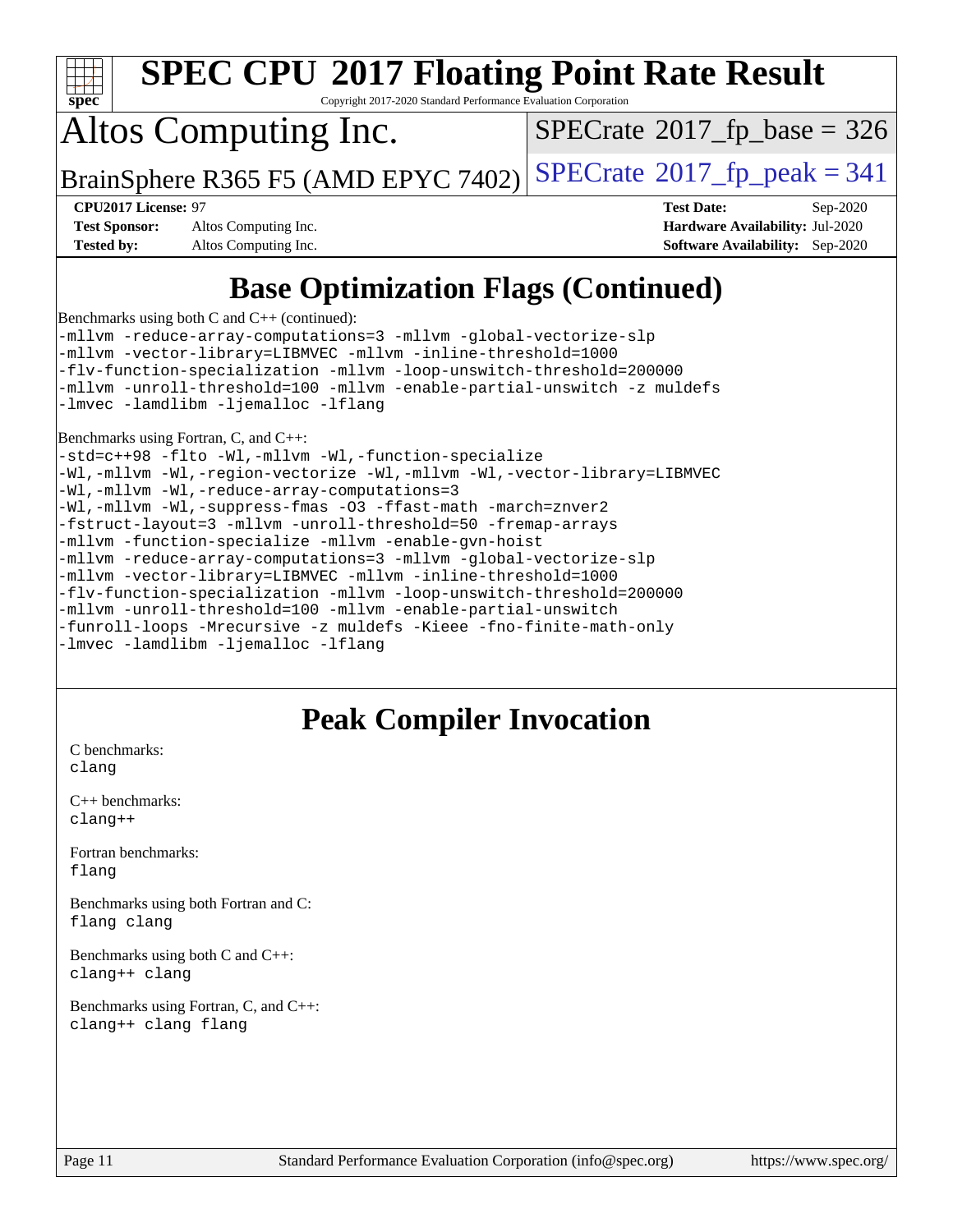

Copyright 2017-2020 Standard Performance Evaluation Corporation

## Altos Computing Inc.

 $SPECTate$ <sup>®</sup>[2017\\_fp\\_base =](http://www.spec.org/auto/cpu2017/Docs/result-fields.html#SPECrate2017fpbase) 326

BrainSphere R365 F5 (AMD EPYC 7402) [SPECrate](http://www.spec.org/auto/cpu2017/Docs/result-fields.html#SPECrate2017fppeak)<sup>®</sup>[2017\\_fp\\_peak = 3](http://www.spec.org/auto/cpu2017/Docs/result-fields.html#SPECrate2017fppeak)41

**[Test Sponsor:](http://www.spec.org/auto/cpu2017/Docs/result-fields.html#TestSponsor)** Altos Computing Inc. **[Hardware Availability:](http://www.spec.org/auto/cpu2017/Docs/result-fields.html#HardwareAvailability)** Jul-2020

**[CPU2017 License:](http://www.spec.org/auto/cpu2017/Docs/result-fields.html#CPU2017License)** 97 **[Test Date:](http://www.spec.org/auto/cpu2017/Docs/result-fields.html#TestDate)** Sep-2020 **[Tested by:](http://www.spec.org/auto/cpu2017/Docs/result-fields.html#Testedby)** Altos Computing Inc. **[Software Availability:](http://www.spec.org/auto/cpu2017/Docs/result-fields.html#SoftwareAvailability)** Sep-2020

### **[Peak Portability Flags](http://www.spec.org/auto/cpu2017/Docs/result-fields.html#PeakPortabilityFlags)**

Same as Base Portability Flags

### **[Peak Optimization Flags](http://www.spec.org/auto/cpu2017/Docs/result-fields.html#PeakOptimizationFlags)**

[C benchmarks](http://www.spec.org/auto/cpu2017/Docs/result-fields.html#Cbenchmarks):

```
-flto -Wl,-mllvm -Wl,-function-specialize
-Wl,-mllvm -Wl,-region-vectorize -Wl,-mllvm -Wl,-vector-library=LIBMVEC
-Wl,-mllvm -Wl,-reduce-array-computations=3 -Ofast -march=znver2
-mno-sse4a -fstruct-layout=5 -mllvm -vectorize-memory-aggressively
-mllvm -function-specialize -mllvm -enable-gvn-hoist
-mllvm -unroll-threshold=50 -fremap-arrays
-mllvm -vector-library=LIBMVEC -mllvm -reduce-array-computations=3
-mllvm -global-vectorize-slp -mllvm -inline-threshold=1000
-flv-function-specialization -lmvec -lamdlibm -ljemalloc -lflang
```
[C++ benchmarks:](http://www.spec.org/auto/cpu2017/Docs/result-fields.html#CXXbenchmarks)

```
 508.namd_r: -std=c++98 -flto -Wl,-mllvm -Wl,-function-specialize
-Wl,-mllvm -Wl,-region-vectorize
-Wl,-mllvm -Wl,-vector-library=LIBMVEC
-Wl,-mllvm -Wl,-reduce-array-computations=3 -Ofast
-march=znver2 -flv-function-specialization
-mllvm -unroll-threshold=100
-mllvm -enable-partial-unswitch
-mllvm -loop-unswitch-threshold=200000
-mllvm -vector-library=LIBMVEC
-mllvm -inline-threshold=1000 -lmvec -lamdlibm -ljemalloc
-lflang
 510.parest_r: -std=c++98 -flto -Wl,-mllvm -Wl,-function-specialize
-Wl,-mllvm -Wl,-region-vectorize
-Wl,-mllvm -Wl,-vector-library=LIBMVEC
-Wl,-mllvm -Wl,-reduce-array-computations=3
-Wl,-mllvm -Wl,-suppress-fmas -Ofast -march=znver2
-flv-function-specialization -mllvm -unroll-threshold=100
-mllvm -enable-partial-unswitch
-mllvm -loop-unswitch-threshold=200000
-mllvm -vector-library=LIBMVEC
-mllvm -inline-threshold=1000 -lmvec -lamdlibm -ljemalloc
-lflang
```
[Fortran benchmarks](http://www.spec.org/auto/cpu2017/Docs/result-fields.html#Fortranbenchmarks):

**(Continued on next page)**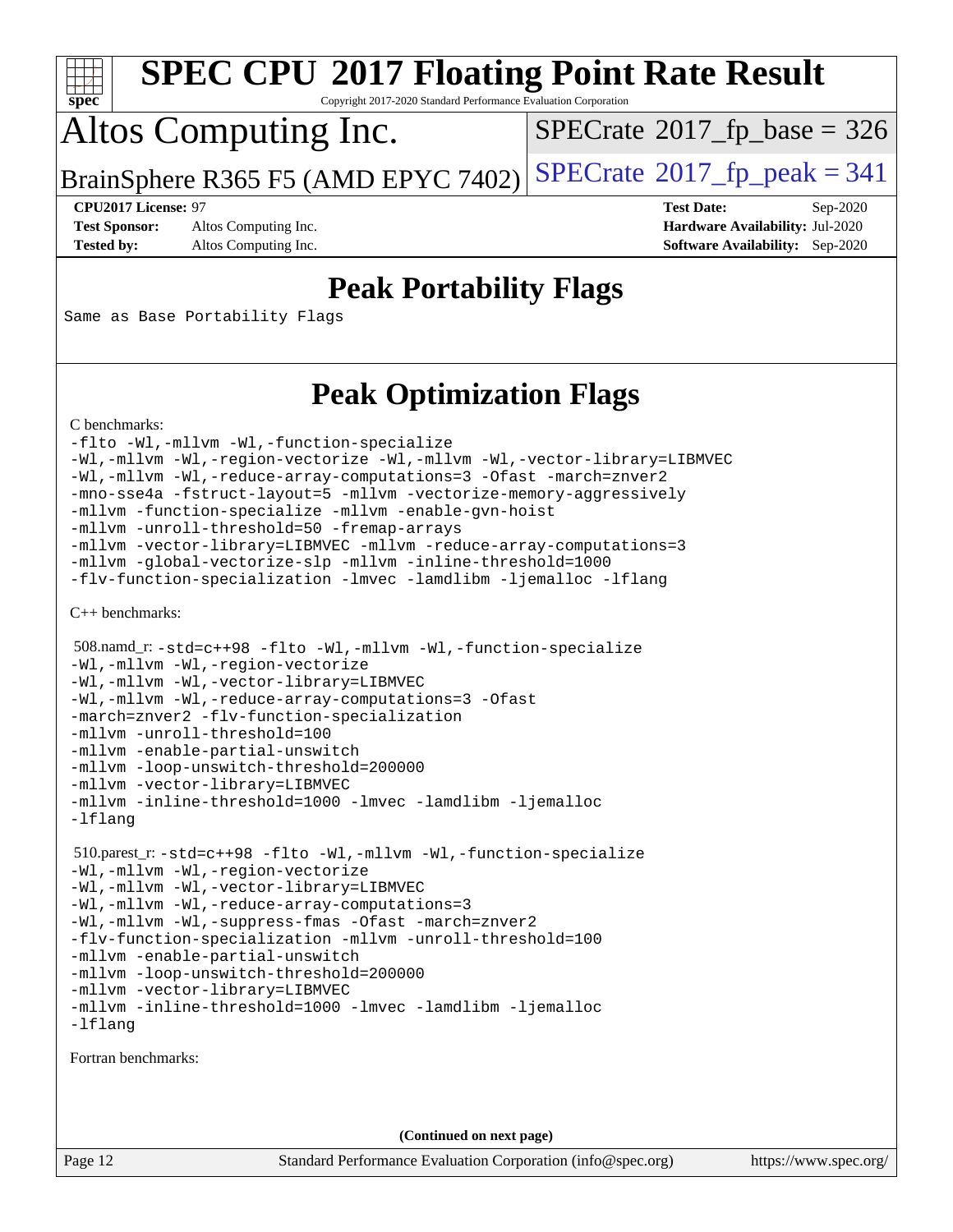

Copyright 2017-2020 Standard Performance Evaluation Corporation

## Altos Computing Inc.

 $SPECTate$ <sup>®</sup>[2017\\_fp\\_base =](http://www.spec.org/auto/cpu2017/Docs/result-fields.html#SPECrate2017fpbase) 326

BrainSphere R365 F5 (AMD EPYC 7402) [SPECrate](http://www.spec.org/auto/cpu2017/Docs/result-fields.html#SPECrate2017fppeak)<sup>®</sup>[2017\\_fp\\_peak = 3](http://www.spec.org/auto/cpu2017/Docs/result-fields.html#SPECrate2017fppeak)41

**[Test Sponsor:](http://www.spec.org/auto/cpu2017/Docs/result-fields.html#TestSponsor)** Altos Computing Inc. **[Hardware Availability:](http://www.spec.org/auto/cpu2017/Docs/result-fields.html#HardwareAvailability)** Jul-2020 **[Tested by:](http://www.spec.org/auto/cpu2017/Docs/result-fields.html#Testedby)** Altos Computing Inc. **[Software Availability:](http://www.spec.org/auto/cpu2017/Docs/result-fields.html#SoftwareAvailability)** Sep-2020

**[CPU2017 License:](http://www.spec.org/auto/cpu2017/Docs/result-fields.html#CPU2017License)** 97 **[Test Date:](http://www.spec.org/auto/cpu2017/Docs/result-fields.html#TestDate)** Sep-2020

### **[Peak Optimization Flags \(Continued\)](http://www.spec.org/auto/cpu2017/Docs/result-fields.html#PeakOptimizationFlags)**

Page 13 Standard Performance Evaluation Corporation [\(info@spec.org\)](mailto:info@spec.org) <https://www.spec.org/> 503.bwaves\_r: [-flto](http://www.spec.org/cpu2017/results/res2020q4/cpu2017-20201012-24195.flags.html#user_peakFOPTIMIZELDFLAGS503_bwaves_r_aocc-flto) [-Wl,-mllvm -Wl,-function-specialize](http://www.spec.org/cpu2017/results/res2020q4/cpu2017-20201012-24195.flags.html#user_peakLDFLAGS503_bwaves_r_F-function-specialize_7e7e661e57922243ee67c9a1251cb8910e607325179a0ce7f2884e09a6f5d4a5ef0ae4f37e8a2a11c95fc48e931f06dc2b6016f14b511fcb441e048bef1b065a) [-Wl,-mllvm -Wl,-region-vectorize](http://www.spec.org/cpu2017/results/res2020q4/cpu2017-20201012-24195.flags.html#user_peakLDFLAGS503_bwaves_r_F-region-vectorize_fb6c6b5aa293c88efc6c7c2b52b20755e943585b1fe8658c35afef78727fff56e1a56891413c30e36b8e2a6f9a71126986319243e80eb6110b78b288f533c52b) [-Wl,-mllvm -Wl,-vector-library=LIBMVEC](http://www.spec.org/cpu2017/results/res2020q4/cpu2017-20201012-24195.flags.html#user_peakLDFLAGS503_bwaves_r_F-use-vector-library_0a14b27fae317f283640384a31f7bfcc2bd4c1d0b5cfc618a3a430800c9b20217b00f61303eff223a3251b4f06ffbc9739dc5296db9d1fbb9ad24a3939d86d66) [-Wl,-mllvm -Wl,-reduce-array-computations=3](http://www.spec.org/cpu2017/results/res2020q4/cpu2017-20201012-24195.flags.html#user_peakLDFLAGS503_bwaves_r_F-reduce-array-computations_b882aefe7a5dda4e33149f6299762b9a720dace3e498e13756f4c04e5a19edf5315c1f3993de2e61ec41e8c206231f84e05da7040e1bb5d69ba27d10a12507e4) [-O3](http://www.spec.org/cpu2017/results/res2020q4/cpu2017-20201012-24195.flags.html#user_peakFOPTIMIZE503_bwaves_r_F-O3) [-march=znver2](http://www.spec.org/cpu2017/results/res2020q4/cpu2017-20201012-24195.flags.html#user_peakFOPTIMIZE503_bwaves_r_aocc-march_3e2e19cff2eeef60c5d90b059483627c9ea47eca6d66670dbd53f9185f6439e27eb5e104cf773e9e8ab18c8842ce63e461a3e948d0214bd567ef3ade411bf467) [-funroll-loops](http://www.spec.org/cpu2017/results/res2020q4/cpu2017-20201012-24195.flags.html#user_peakFOPTIMIZE503_bwaves_r_aocc-unroll-loops) [-Mrecursive](http://www.spec.org/cpu2017/results/res2020q4/cpu2017-20201012-24195.flags.html#user_peakFOPTIMIZE503_bwaves_r_F-mrecursive_20a145d63f12d5750a899e17d4450b5b8b40330a9bb4af13688ca650e6fb30857bbbe44fb35cdbb895df6e5b2769de0a0d7659f51ff17acfbef6febafec4023f) [-mllvm -vector-library=LIBMVEC](http://www.spec.org/cpu2017/results/res2020q4/cpu2017-20201012-24195.flags.html#user_peakFOPTIMIZE503_bwaves_r_F-use-vector-library_e584e20b4f7ec96aa109254b65d8e01d864f3d68580371b9d93ed7c338191d4cfce20c3c864632264effc6bbe4c7c38153d02096a342ee92501c4a53204a7871) [-Kieee](http://www.spec.org/cpu2017/results/res2020q4/cpu2017-20201012-24195.flags.html#user_peakEXTRA_FFLAGS503_bwaves_r_F-kieee) [-fno-finite-math-only](http://www.spec.org/cpu2017/results/res2020q4/cpu2017-20201012-24195.flags.html#user_peakEXTRA_FFLAGS503_bwaves_r_aocc-fno-finite-math-only) [-lmvec](http://www.spec.org/cpu2017/results/res2020q4/cpu2017-20201012-24195.flags.html#user_peakEXTRA_FLIBSEXTRA_LIBS503_bwaves_r_F-lmvec) [-lamdlibm](http://www.spec.org/cpu2017/results/res2020q4/cpu2017-20201012-24195.flags.html#user_peakEXTRA_FLIBSEXTRA_LIBS503_bwaves_r_F-lamdlibm) [-ljemalloc](http://www.spec.org/cpu2017/results/res2020q4/cpu2017-20201012-24195.flags.html#user_peakEXTRA_LIBS503_bwaves_r_jemalloc-lib) [-lflang](http://www.spec.org/cpu2017/results/res2020q4/cpu2017-20201012-24195.flags.html#user_peakEXTRA_LIBS503_bwaves_r_F-lflang) 549.fotonik3d\_r: Same as 503.bwaves\_r 554.roms\_r: [-flto](http://www.spec.org/cpu2017/results/res2020q4/cpu2017-20201012-24195.flags.html#user_peakFOPTIMIZELDFLAGS554_roms_r_aocc-flto) [-Wl,-mllvm -Wl,-function-specialize](http://www.spec.org/cpu2017/results/res2020q4/cpu2017-20201012-24195.flags.html#user_peakLDFLAGS554_roms_r_F-function-specialize_7e7e661e57922243ee67c9a1251cb8910e607325179a0ce7f2884e09a6f5d4a5ef0ae4f37e8a2a11c95fc48e931f06dc2b6016f14b511fcb441e048bef1b065a) [-Wl,-mllvm -Wl,-region-vectorize](http://www.spec.org/cpu2017/results/res2020q4/cpu2017-20201012-24195.flags.html#user_peakLDFLAGS554_roms_r_F-region-vectorize_fb6c6b5aa293c88efc6c7c2b52b20755e943585b1fe8658c35afef78727fff56e1a56891413c30e36b8e2a6f9a71126986319243e80eb6110b78b288f533c52b) [-Wl,-mllvm -Wl,-vector-library=LIBMVEC](http://www.spec.org/cpu2017/results/res2020q4/cpu2017-20201012-24195.flags.html#user_peakLDFLAGS554_roms_r_F-use-vector-library_0a14b27fae317f283640384a31f7bfcc2bd4c1d0b5cfc618a3a430800c9b20217b00f61303eff223a3251b4f06ffbc9739dc5296db9d1fbb9ad24a3939d86d66) [-Wl,-mllvm -Wl,-reduce-array-computations=3](http://www.spec.org/cpu2017/results/res2020q4/cpu2017-20201012-24195.flags.html#user_peakLDFLAGS554_roms_r_F-reduce-array-computations_b882aefe7a5dda4e33149f6299762b9a720dace3e498e13756f4c04e5a19edf5315c1f3993de2e61ec41e8c206231f84e05da7040e1bb5d69ba27d10a12507e4) [-Wl,-mllvm -Wl,-enable-X86-prefetching](http://www.spec.org/cpu2017/results/res2020q4/cpu2017-20201012-24195.flags.html#user_peakLDFFLAGS554_roms_r_F-enable-X86-prefetching_362de7b2f7f327d498ff3502bcaa6d8937de40fbbc59a600e539433e6b2cb9ea5e30d4a00c3465ce74a160670b5fcaffd57d10fdc90b0d7ee2c6f387a6bf1aee) [-O3](http://www.spec.org/cpu2017/results/res2020q4/cpu2017-20201012-24195.flags.html#user_peakFOPTIMIZE554_roms_r_F-O3) [-march=znver2](http://www.spec.org/cpu2017/results/res2020q4/cpu2017-20201012-24195.flags.html#user_peakFOPTIMIZE554_roms_r_aocc-march_3e2e19cff2eeef60c5d90b059483627c9ea47eca6d66670dbd53f9185f6439e27eb5e104cf773e9e8ab18c8842ce63e461a3e948d0214bd567ef3ade411bf467) [-funroll-loops](http://www.spec.org/cpu2017/results/res2020q4/cpu2017-20201012-24195.flags.html#user_peakFOPTIMIZE554_roms_r_aocc-unroll-loops) [-Mrecursive](http://www.spec.org/cpu2017/results/res2020q4/cpu2017-20201012-24195.flags.html#user_peakFOPTIMIZE554_roms_r_F-mrecursive_20a145d63f12d5750a899e17d4450b5b8b40330a9bb4af13688ca650e6fb30857bbbe44fb35cdbb895df6e5b2769de0a0d7659f51ff17acfbef6febafec4023f) [-mllvm -vector-library=LIBMVEC](http://www.spec.org/cpu2017/results/res2020q4/cpu2017-20201012-24195.flags.html#user_peakFOPTIMIZE554_roms_r_F-use-vector-library_e584e20b4f7ec96aa109254b65d8e01d864f3d68580371b9d93ed7c338191d4cfce20c3c864632264effc6bbe4c7c38153d02096a342ee92501c4a53204a7871) [-Kieee](http://www.spec.org/cpu2017/results/res2020q4/cpu2017-20201012-24195.flags.html#user_peakEXTRA_FFLAGS554_roms_r_F-kieee) [-fno-finite-math-only](http://www.spec.org/cpu2017/results/res2020q4/cpu2017-20201012-24195.flags.html#user_peakEXTRA_FFLAGS554_roms_r_aocc-fno-finite-math-only) [-lmvec](http://www.spec.org/cpu2017/results/res2020q4/cpu2017-20201012-24195.flags.html#user_peakEXTRA_FLIBSEXTRA_LIBS554_roms_r_F-lmvec) [-lamdlibm](http://www.spec.org/cpu2017/results/res2020q4/cpu2017-20201012-24195.flags.html#user_peakEXTRA_FLIBSEXTRA_LIBS554_roms_r_F-lamdlibm) [-ljemalloc](http://www.spec.org/cpu2017/results/res2020q4/cpu2017-20201012-24195.flags.html#user_peakEXTRA_LIBS554_roms_r_jemalloc-lib) [-lflang](http://www.spec.org/cpu2017/results/res2020q4/cpu2017-20201012-24195.flags.html#user_peakEXTRA_LIBS554_roms_r_F-lflang) [Benchmarks using both Fortran and C](http://www.spec.org/auto/cpu2017/Docs/result-fields.html#BenchmarksusingbothFortranandC): [-flto](http://www.spec.org/cpu2017/results/res2020q4/cpu2017-20201012-24195.flags.html#user_CC_FCpeak_aocc-flto) [-Wl,-mllvm -Wl,-function-specialize](http://www.spec.org/cpu2017/results/res2020q4/cpu2017-20201012-24195.flags.html#user_CC_FCpeak_F-function-specialize_7e7e661e57922243ee67c9a1251cb8910e607325179a0ce7f2884e09a6f5d4a5ef0ae4f37e8a2a11c95fc48e931f06dc2b6016f14b511fcb441e048bef1b065a) [-Wl,-mllvm -Wl,-region-vectorize](http://www.spec.org/cpu2017/results/res2020q4/cpu2017-20201012-24195.flags.html#user_CC_FCpeak_F-region-vectorize_fb6c6b5aa293c88efc6c7c2b52b20755e943585b1fe8658c35afef78727fff56e1a56891413c30e36b8e2a6f9a71126986319243e80eb6110b78b288f533c52b) [-Wl,-mllvm -Wl,-vector-library=LIBMVEC](http://www.spec.org/cpu2017/results/res2020q4/cpu2017-20201012-24195.flags.html#user_CC_FCpeak_F-use-vector-library_0a14b27fae317f283640384a31f7bfcc2bd4c1d0b5cfc618a3a430800c9b20217b00f61303eff223a3251b4f06ffbc9739dc5296db9d1fbb9ad24a3939d86d66) [-Wl,-mllvm -Wl,-reduce-array-computations=3](http://www.spec.org/cpu2017/results/res2020q4/cpu2017-20201012-24195.flags.html#user_CC_FCpeak_F-reduce-array-computations_b882aefe7a5dda4e33149f6299762b9a720dace3e498e13756f4c04e5a19edf5315c1f3993de2e61ec41e8c206231f84e05da7040e1bb5d69ba27d10a12507e4) [-Ofast](http://www.spec.org/cpu2017/results/res2020q4/cpu2017-20201012-24195.flags.html#user_CC_FCpeak_aocc-Ofast) [-march=znver2](http://www.spec.org/cpu2017/results/res2020q4/cpu2017-20201012-24195.flags.html#user_CC_FCpeak_aocc-march_3e2e19cff2eeef60c5d90b059483627c9ea47eca6d66670dbd53f9185f6439e27eb5e104cf773e9e8ab18c8842ce63e461a3e948d0214bd567ef3ade411bf467) [-mno-sse4a](http://www.spec.org/cpu2017/results/res2020q4/cpu2017-20201012-24195.flags.html#user_CC_FCpeak_F-mno-sse4a) [-fstruct-layout=5](http://www.spec.org/cpu2017/results/res2020q4/cpu2017-20201012-24195.flags.html#user_CC_FCpeak_F-struct-layout_0de9d3561e9f54a54e0843cce081bd13a08ab3e9a82696f3346606c2e11360c37113781019b02fa128d9f650e68f1ffd209bab5c3a026c1ad23e4e7f60646b23) [-mllvm -vectorize-memory-aggressively](http://www.spec.org/cpu2017/results/res2020q4/cpu2017-20201012-24195.flags.html#user_CC_FCpeak_F-vectorize-memory-aggressively_24b72a4417f50ade9e698c5b3bed87ab456cc6fc8ec6439480cb84f36ad6a3975af6e87206dea402e3871a1464ff3d60bc798e0250f330177ba629a260df1857) [-mllvm -function-specialize](http://www.spec.org/cpu2017/results/res2020q4/cpu2017-20201012-24195.flags.html#user_CC_FCpeak_F-function-specialize_233b3bdba86027f1b094368157e481c5bc59f40286dc25bfadc1858dcd5745c24fd30d5f188710db7fea399bcc9f44a80b3ce3aacc70a8870250c3ae5e1f35b8) [-mllvm -enable-gvn-hoist](http://www.spec.org/cpu2017/results/res2020q4/cpu2017-20201012-24195.flags.html#user_CC_FCpeak_F-enable-gvn-hoist_e5856354646dd6ca1333a0ad99b817e4cf8932b91b82809fd8fd47ceff7b22a89eba5c98fd3e3fa5200368fd772cec3dd56abc3c8f7b655a71b9f9848dddedd5) [-mllvm -unroll-threshold=50](http://www.spec.org/cpu2017/results/res2020q4/cpu2017-20201012-24195.flags.html#user_CC_FCpeak_F-unroll-threshold_458874500b2c105d6d5cb4d7a611c40e2b16e9e3d26b355fea72d644c3673b4de4b3932662f0ed3dbec75c491a13da2d2ca81180bd779dc531083ef1e1e549dc) [-fremap-arrays](http://www.spec.org/cpu2017/results/res2020q4/cpu2017-20201012-24195.flags.html#user_CC_FCpeak_F-fremap-arrays) [-mllvm -vector-library=LIBMVEC](http://www.spec.org/cpu2017/results/res2020q4/cpu2017-20201012-24195.flags.html#user_CC_FCpeak_F-use-vector-library_e584e20b4f7ec96aa109254b65d8e01d864f3d68580371b9d93ed7c338191d4cfce20c3c864632264effc6bbe4c7c38153d02096a342ee92501c4a53204a7871) [-mllvm -reduce-array-computations=3](http://www.spec.org/cpu2017/results/res2020q4/cpu2017-20201012-24195.flags.html#user_CC_FCpeak_F-reduce-array-computations_aceadb8604558b566e0e3a0d7a3c1533923dd1fa0889614e16288028922629a28d5695c24d3b3be4306b1e311c54317dfffe3a2e57fbcaabc737a1798de39145) [-mllvm -global-vectorize-slp](http://www.spec.org/cpu2017/results/res2020q4/cpu2017-20201012-24195.flags.html#user_CC_FCpeak_F-global-vectorize-slp_a3935e8627af4ced727033b1ffd4db27f4d541a363d28d82bf4c2925fb3a0fd4115d6e42d13a2829f9e024d6608eb67a85cb49770f2da5c5ac8dbc737afad603) [-mllvm -inline-threshold=1000](http://www.spec.org/cpu2017/results/res2020q4/cpu2017-20201012-24195.flags.html#user_CC_FCpeak_dragonegg-llvm-inline-threshold_b7832241b0a6397e4ecdbaf0eb7defdc10f885c2a282fa3240fdc99844d543fda39cf8a4a9dccf68cf19b5438ac3b455264f478df15da0f4988afa40d8243bab) [-flv-function-specialization](http://www.spec.org/cpu2017/results/res2020q4/cpu2017-20201012-24195.flags.html#user_CC_FCpeak_F-flv-function-specialization) [-O3](http://www.spec.org/cpu2017/results/res2020q4/cpu2017-20201012-24195.flags.html#user_CC_FCpeak_F-O3) [-funroll-loops](http://www.spec.org/cpu2017/results/res2020q4/cpu2017-20201012-24195.flags.html#user_CC_FCpeak_aocc-unroll-loops) [-Mrecursive](http://www.spec.org/cpu2017/results/res2020q4/cpu2017-20201012-24195.flags.html#user_CC_FCpeak_F-mrecursive_20a145d63f12d5750a899e17d4450b5b8b40330a9bb4af13688ca650e6fb30857bbbe44fb35cdbb895df6e5b2769de0a0d7659f51ff17acfbef6febafec4023f) [-Kieee](http://www.spec.org/cpu2017/results/res2020q4/cpu2017-20201012-24195.flags.html#user_CC_FCpeak_F-kieee) [-fno-finite-math-only](http://www.spec.org/cpu2017/results/res2020q4/cpu2017-20201012-24195.flags.html#user_CC_FCpeak_aocc-fno-finite-math-only) [-lmvec](http://www.spec.org/cpu2017/results/res2020q4/cpu2017-20201012-24195.flags.html#user_CC_FCpeak_F-lmvec) [-lamdlibm](http://www.spec.org/cpu2017/results/res2020q4/cpu2017-20201012-24195.flags.html#user_CC_FCpeak_F-lamdlibm) [-ljemalloc](http://www.spec.org/cpu2017/results/res2020q4/cpu2017-20201012-24195.flags.html#user_CC_FCpeak_jemalloc-lib) [-lflang](http://www.spec.org/cpu2017/results/res2020q4/cpu2017-20201012-24195.flags.html#user_CC_FCpeak_F-lflang) [Benchmarks using both C and C++](http://www.spec.org/auto/cpu2017/Docs/result-fields.html#BenchmarksusingbothCandCXX): 511.povray\_r: [-std=c++98](http://www.spec.org/cpu2017/results/res2020q4/cpu2017-20201012-24195.flags.html#user_peakCXXLD511_povray_r_std-cpp) [-flto](http://www.spec.org/cpu2017/results/res2020q4/cpu2017-20201012-24195.flags.html#user_peakCOPTIMIZECXXOPTIMIZELDFLAGS511_povray_r_aocc-flto) [-Wl,-mllvm -Wl,-function-specialize](http://www.spec.org/cpu2017/results/res2020q4/cpu2017-20201012-24195.flags.html#user_peakLDFLAGS511_povray_r_F-function-specialize_7e7e661e57922243ee67c9a1251cb8910e607325179a0ce7f2884e09a6f5d4a5ef0ae4f37e8a2a11c95fc48e931f06dc2b6016f14b511fcb441e048bef1b065a) [-Wl,-mllvm -Wl,-region-vectorize](http://www.spec.org/cpu2017/results/res2020q4/cpu2017-20201012-24195.flags.html#user_peakLDFLAGS511_povray_r_F-region-vectorize_fb6c6b5aa293c88efc6c7c2b52b20755e943585b1fe8658c35afef78727fff56e1a56891413c30e36b8e2a6f9a71126986319243e80eb6110b78b288f533c52b) [-Wl,-mllvm -Wl,-vector-library=LIBMVEC](http://www.spec.org/cpu2017/results/res2020q4/cpu2017-20201012-24195.flags.html#user_peakLDFLAGS511_povray_r_F-use-vector-library_0a14b27fae317f283640384a31f7bfcc2bd4c1d0b5cfc618a3a430800c9b20217b00f61303eff223a3251b4f06ffbc9739dc5296db9d1fbb9ad24a3939d86d66) [-Wl,-mllvm -Wl,-reduce-array-computations=3](http://www.spec.org/cpu2017/results/res2020q4/cpu2017-20201012-24195.flags.html#user_peakLDFLAGS511_povray_r_F-reduce-array-computations_b882aefe7a5dda4e33149f6299762b9a720dace3e498e13756f4c04e5a19edf5315c1f3993de2e61ec41e8c206231f84e05da7040e1bb5d69ba27d10a12507e4) [-Wl,-mllvm -Wl,-x86-use-vzeroupper=false](http://www.spec.org/cpu2017/results/res2020q4/cpu2017-20201012-24195.flags.html#user_peakLDCXXFLAGS511_povray_r_F-no-vzeroupper_f792211b0552b0142c11cf651c85f88d7eca3e3e6d4ab29ab8b0b7be9c7d83df7aebb846b5dded1424ec84d39acb59d058815f97bc3ae9de4ba00ee4e2945c83) [-Ofast](http://www.spec.org/cpu2017/results/res2020q4/cpu2017-20201012-24195.flags.html#user_peakCOPTIMIZECXXOPTIMIZE511_povray_r_aocc-Ofast) [-march=znver2](http://www.spec.org/cpu2017/results/res2020q4/cpu2017-20201012-24195.flags.html#user_peakCOPTIMIZECXXOPTIMIZE511_povray_r_aocc-march_3e2e19cff2eeef60c5d90b059483627c9ea47eca6d66670dbd53f9185f6439e27eb5e104cf773e9e8ab18c8842ce63e461a3e948d0214bd567ef3ade411bf467) [-mno-sse4a](http://www.spec.org/cpu2017/results/res2020q4/cpu2017-20201012-24195.flags.html#user_peakCOPTIMIZE511_povray_r_F-mno-sse4a) [-fstruct-layout=5](http://www.spec.org/cpu2017/results/res2020q4/cpu2017-20201012-24195.flags.html#user_peakCOPTIMIZE511_povray_r_F-struct-layout_0de9d3561e9f54a54e0843cce081bd13a08ab3e9a82696f3346606c2e11360c37113781019b02fa128d9f650e68f1ffd209bab5c3a026c1ad23e4e7f60646b23) [-mllvm -vectorize-memory-aggressively](http://www.spec.org/cpu2017/results/res2020q4/cpu2017-20201012-24195.flags.html#user_peakCOPTIMIZE511_povray_r_F-vectorize-memory-aggressively_24b72a4417f50ade9e698c5b3bed87ab456cc6fc8ec6439480cb84f36ad6a3975af6e87206dea402e3871a1464ff3d60bc798e0250f330177ba629a260df1857) [-mllvm -function-specialize](http://www.spec.org/cpu2017/results/res2020q4/cpu2017-20201012-24195.flags.html#user_peakCOPTIMIZE511_povray_r_F-function-specialize_233b3bdba86027f1b094368157e481c5bc59f40286dc25bfadc1858dcd5745c24fd30d5f188710db7fea399bcc9f44a80b3ce3aacc70a8870250c3ae5e1f35b8) [-mllvm -enable-gvn-hoist](http://www.spec.org/cpu2017/results/res2020q4/cpu2017-20201012-24195.flags.html#user_peakCOPTIMIZE511_povray_r_F-enable-gvn-hoist_e5856354646dd6ca1333a0ad99b817e4cf8932b91b82809fd8fd47ceff7b22a89eba5c98fd3e3fa5200368fd772cec3dd56abc3c8f7b655a71b9f9848dddedd5) [-mllvm -unroll-threshold=50](http://www.spec.org/cpu2017/results/res2020q4/cpu2017-20201012-24195.flags.html#user_peakCOPTIMIZE511_povray_r_F-unroll-threshold_458874500b2c105d6d5cb4d7a611c40e2b16e9e3d26b355fea72d644c3673b4de4b3932662f0ed3dbec75c491a13da2d2ca81180bd779dc531083ef1e1e549dc) [-fremap-arrays](http://www.spec.org/cpu2017/results/res2020q4/cpu2017-20201012-24195.flags.html#user_peakCOPTIMIZE511_povray_r_F-fremap-arrays) [-mllvm -vector-library=LIBMVEC](http://www.spec.org/cpu2017/results/res2020q4/cpu2017-20201012-24195.flags.html#user_peakCOPTIMIZECXXOPTIMIZE511_povray_r_F-use-vector-library_e584e20b4f7ec96aa109254b65d8e01d864f3d68580371b9d93ed7c338191d4cfce20c3c864632264effc6bbe4c7c38153d02096a342ee92501c4a53204a7871) [-mllvm -reduce-array-computations=3](http://www.spec.org/cpu2017/results/res2020q4/cpu2017-20201012-24195.flags.html#user_peakCOPTIMIZE511_povray_r_F-reduce-array-computations_aceadb8604558b566e0e3a0d7a3c1533923dd1fa0889614e16288028922629a28d5695c24d3b3be4306b1e311c54317dfffe3a2e57fbcaabc737a1798de39145) [-mllvm -global-vectorize-slp](http://www.spec.org/cpu2017/results/res2020q4/cpu2017-20201012-24195.flags.html#user_peakCOPTIMIZE511_povray_r_F-global-vectorize-slp_a3935e8627af4ced727033b1ffd4db27f4d541a363d28d82bf4c2925fb3a0fd4115d6e42d13a2829f9e024d6608eb67a85cb49770f2da5c5ac8dbc737afad603) [-mllvm -inline-threshold=1000](http://www.spec.org/cpu2017/results/res2020q4/cpu2017-20201012-24195.flags.html#user_peakCOPTIMIZECXXOPTIMIZE511_povray_r_dragonegg-llvm-inline-threshold_b7832241b0a6397e4ecdbaf0eb7defdc10f885c2a282fa3240fdc99844d543fda39cf8a4a9dccf68cf19b5438ac3b455264f478df15da0f4988afa40d8243bab) **(Continued on next page)**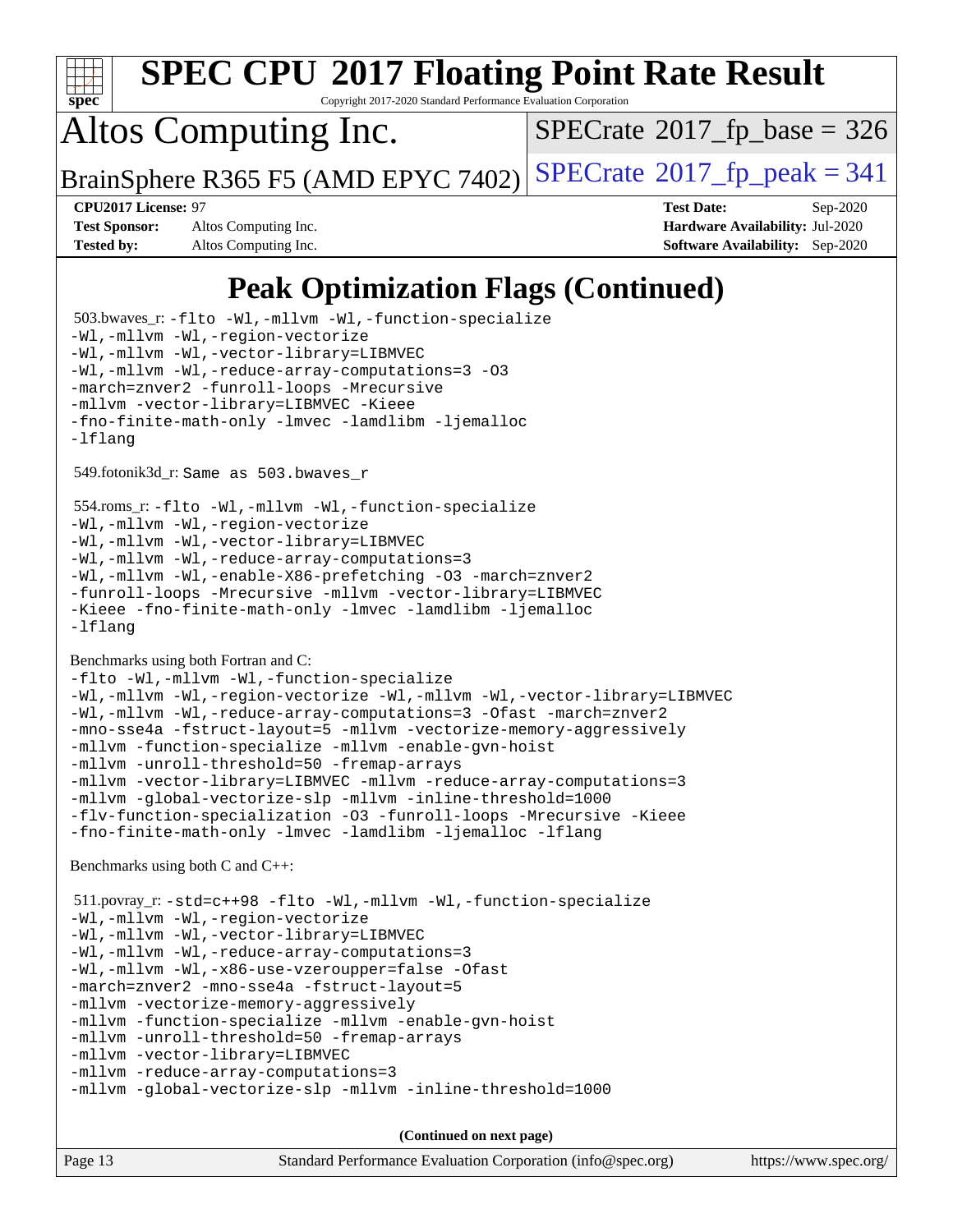